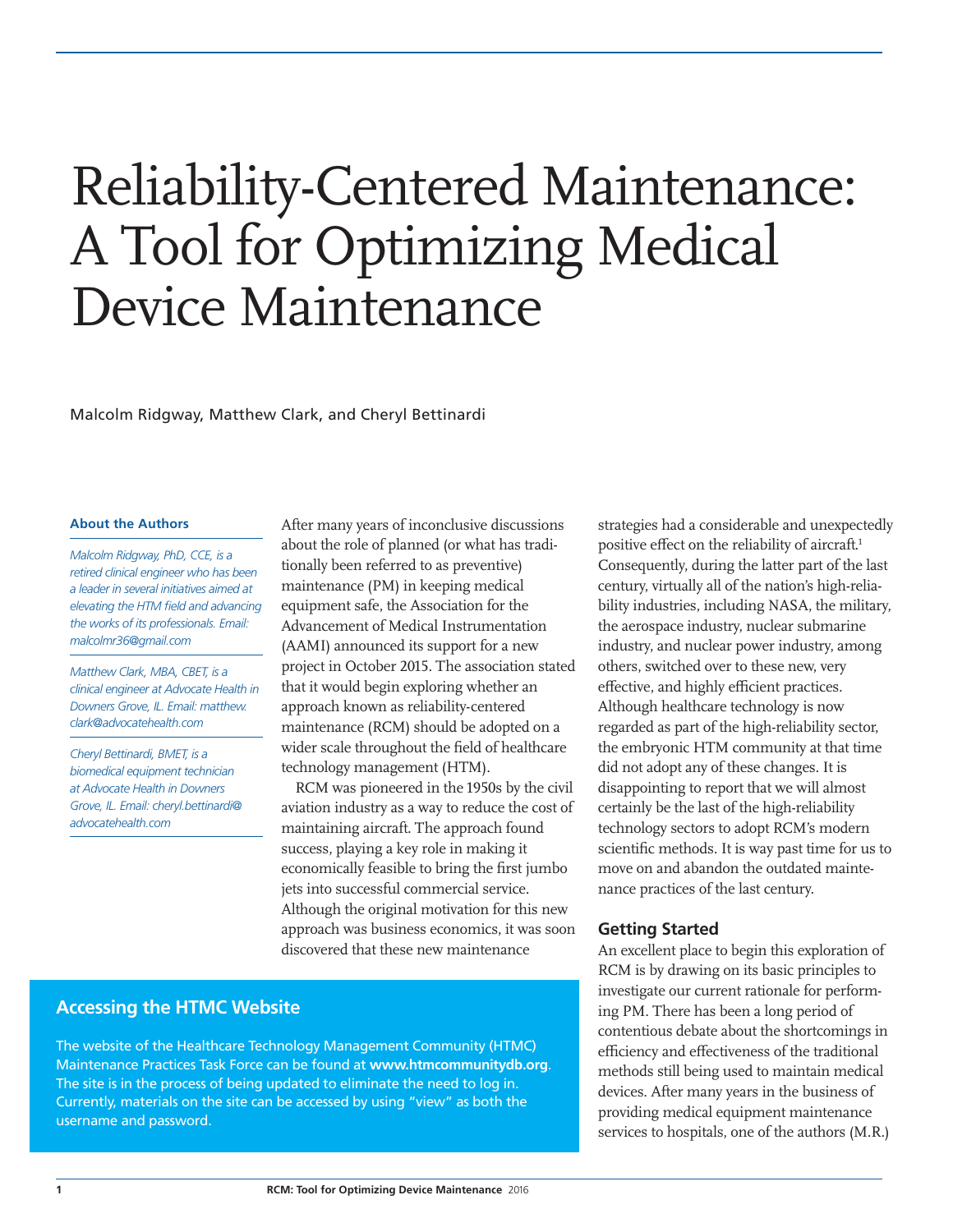is convinced that at least half of all the PM work currently being performed in the name of regulatory compliance provides little or no value and does virtually nothing to improve the overall safety of the equipment. At this time of an ever-increasing desire to apply modern technology to healthcare, combined with a very limited pool of technical resources, there are endless opportunities to redeploy the technical manpower that is currently being wasted performing valueless PM on the nation's medical equipment. Many HTM areas are experiencing technical challenges where these scarce resources could be put to much better use.

A volunteer Healthcare Technology Management Community (HTMC) Maintenance Practices Task Force has been formed and the project is underway. It has three broad objectives:

- 1. Disseminate as widely as possible a concise body of information clearly describing why routine PM fails to improve the safety of a majority of medical devices
- 2. Develop guidelines and tools to facilitate a rational optimization of PM programs
- 3. Create a communitywide database to provide a substantial body of quantitative evidence to support this rational optimization

Periodic PM can prevent medical equipment failures in only two ways. This becomes immediately obvious when we examine the PM procedure of a typical medical device. Figure 1 is a good example; it is the generic PM procedure for a critical care ventilator. Like all of the PM procedures in use throughout the industry, it contains only two kinds of tasks:

- **1. Device restoration (DR) tasks,** which restore the device to like-new condition by reconditioning or replacing parts such as batteries, cables, fasteners, gaskets, and flexible tubing. These parts are not usually intended to last for the entire working lifetime of the device. DR tasks improve the device's reliability (but usually only to a minor degree) by preventing failures that would otherwise result from the deterioration of these so-called nondurable components. Sometimes the parts are reconditioned, and other times they are replaced. But this improved reliability increases the device's level of safety only if a complete failure of the device is likely to result in an adverse outcome that could harm the patient or a member of the staff treating the patient. In the generic PM procedure, DR tasks that could result in an adverse outcome if they are found to be worn out are labeled according to the potential worst case level of severity of the outcome.
- **2. Safety verification (SV) tasks,** which consist of visual inspections or tests to confirm that the device is still performing within its original functional and safety specifications. In the generic PM procedure, SV tasks that could result in an adverse outcome if they fail the performance/safety verification are labeled according to the potential worst-case level of severity of the outcome.

In a case where the generally accepted PM procedure for the device contains no DR tasks (because the device has no parts needing periodic restoration) and the procedure has no SV tasks with potentially significant adverse outcomes because the device has no potential to deteriorate in a way that could conceivably cause patient injury, then there is no way that performing this procedure can make the device any safer.

In cases where the PM procedure does have one or more DR tasks (that would prevent the device from failing), but failure to perform the DR tasks is not considered to have the potential to cause a patient injury, then this periodic PM will improve the device's reliability (usually by only a small amount) but will not make the device any safer.

Devices that fit into either of these two categories (i.e., have no PM tasks with an adverse outcome, or the device presents no risk to the patient if it fails) are considered to be *non–PM critical* or, more simply, *noncritical* devices. There is no way they can be made any safer by any kind of periodic PM. Figure 2 provides a good example of this; it is the generic PM procedure for a patient scale, which is a noncritical device.

Contrary to general belief within the healthcare industry, and in particular by the authors of the current regulations governing equipment maintenance in the nation's hospitals promulgated by the Centers for Medicare & Medicaid Services (CMS), the great majority of medical devices in use in today's modern healthcare facilities are noncritical devices that cannot be made any safer by periodic PM.

Direct evidence from the field also seems to confirm that PM plays only a minor role in both preventing equipment failures and in improving equipment safety. In spite of its traditional and potentially misleading name (i.e., preventive maintenance) planned maintenance (PM) currently has a very minor impact in preventing medical equipment failures. A study from 2009 showed that maintenance issues are the root causes of less than 3–4% of all medical device failures.<sup>2</sup> The overwhelming balance of equipment failures (96–97%) are attributable in about equal parts to inherent device problems (e.g., random failures or malfunctions of a component part of the device) and to processrelated failures (e.g., incorrect setup or operation of the device by the user). If PM-related device failures are so rare, then the possibility of patient injuries resulting from PM-related failures must be even more rare. Statistics from at least one nationwide database appear to confirm that this is the case.<sup>3</sup>

The simple questionnaire shown below provides a quick and easy way of identifying which of the hospital's devices are noncritical.

## **Questionnaire for Determining Which Devices Are Noncritical**

**Question 1.** Is it reasonably possible that there could be some kind of adverse patient outcome if this device, without reasonable warning, stops working while being used on a patient? **Response:** yes or no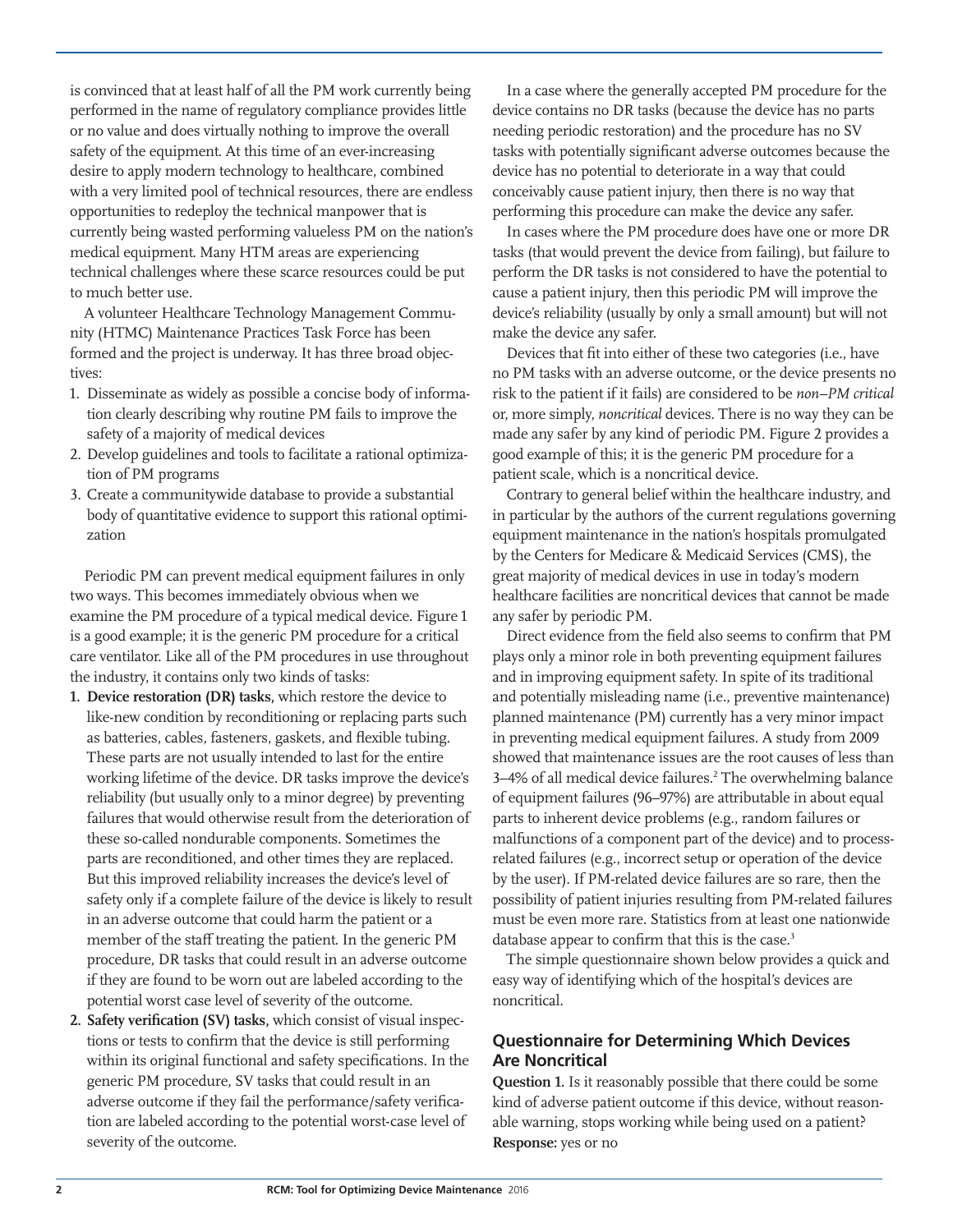**Question 2.** Is it reasonably possible that the device will stop working if one (or more) of the device restoration tasks included in the manufacturer's PM procedure (or the corresponding HTMC PM procedure\*) is not completed in a timely manner? **Response:** yes or no

**Question 3.** If the responses to questions 1 and 2 are both "yes," briefly describe the nature of the worst-case possible adverse outcome. **Response:** [see examples in column 6 of Table 2 at **<www.htmcommunitydb.org>**]

**Question 4.** Identify possible mitigating factors that might reduce the severity of the expected outcome. **Response:** [see examples in column 8 of Table 2 at **<www.htmcommunitydb.org>**]

**Question 5.** After considering the possible mitigating factors listed in response to Q4 above, project the worst-case level of severity (LOS) of the outcome of the failure; where LOS 3 represents a potentially life-threatening situation, LOS 2 represents the possibility of a non–life-threatening patient injury, and LOS 1 represents a possible disruption of patient care (e.g., significant delay in obtaining diagnostic information, significant delay in treating the patient, increasing the patient's length of stay in some other way). **Response:** LOS 1, LOS 2, or LOS 3

**Question 6.** If the manufacturer's recommended PM procedure (or the corresponding HTMC PM procedure\*) includes any functional performance or safety tests, is it reasonably possible that some kind of adverse patient outcome could result if the device falls out of spec and fails one or more of those tests? **Response:** yes or no

**Question 7.** If the response to question 6 is "yes," briefly describe the nature of the worst-case outcome. **Response:** [see examples in column 5 of Table 3 at **<www.htmcommunitydb.org>**]

**Question 8.** Identify possible mitigating factors that might reduce the severity of the expected outcome. **Response:** [see examples in column 7 of Table 3 at **<www.htmcommunitydb.org>**]

**Question 9.** On the same scale of 1 to 3 described in question 5, project the worst-case LOS of the anticipated adverse outcome. **Response:** LOS 1, LOS 2, or LOS 3

**Noncritical device.** If the analysis results in response 6 being "no" and one or both of responses 1 and 2 also being "no," then this type of device should be classified as not potentially PM critical or, more simply, as noncritical.

**Device is potentially PM Priority 1.** If the analysis results in any other combination of responses, then this type of device should be classified as PM-critical at a severity/Priority level representing the combined LOS levels of the DR- and SV-related failure modes (Table 1). The definition of the term PM-critical will be addressed below.

\*The HTMC Maintenance Practices Task Force is currently creating a set of standardized generic PM procedures for each separate type of medical device. These procedures are designed to be functionally equivalent to each of the manufacturer-recommended PM procedures, and for the purpose of this analysis, they can be used instead of the manufacturer's recommended procedure. The proposed format for these standardized generic procedures is shown in Figures 1 and 2. To view some of the task force's other model generic PM procedures, go to **<www.htmcommunitydb.org>** (see Table of contents, select Page 2 ["The database Tables"], then Table 4, and click on one of the active links in column 6).

The key parts of the questionnaire are questions 1, 2, and 6. The other questions help categorize the worst-case severity of the patient harm that could result (in the case of a potentially PM Priority 1 device) if the PM is not performed and whether mitigating factors could reduce or change this.

## **Preliminary Findings**

Many relatively simple devices, such as patient scales (Figure 2), have no critical nondurable parts needing periodic attention and no critical safety verification tasks needing to be performed. We estimate that between 750 and 1,500 different types of healthcare-related devices are in use in today's facilities. An unknown number of these are nonclinical devices, such as printers or other accessories that do not even fall into the formal category of a medical device that is regulated by the Food and Drug Administration. The task force believes that these nonclinical devices are very likely to also be noncritical devices.

At the other end of the scale, initial work performed by the task force (as described in the documents on its website) has identified at least 20 of the 71 device types listed in Table 1 as having potential LOS 3 outcomes. More details on this tentative categorization can be found in Table 1, and supporting Tables 2 and 3, on the website. (For convenience, Table 4 from the website is reproduced here as Table 1.) The task force believes that a large percentage of the remaining balance, representing at least 700 and perhaps as many as 1,400 different device types, will prove to be noncritical when they are analyzed using the questionnaire.

## **Immediate Workload Relief**

This first step—using the questionnaire to separate devices from the inventory that are noncritical—provides a rational justification (regulatory constraints permitting) for a considerable amount of immediate workload relief. This is because all of the device types that are found to be noncritical are legitimate candidates for the so-called *light maintenance* strategy, which allows the device to be used (regulatory constraints permitting) without any periodic maintenance.<sup>1</sup> In some cases an argument might be made for periodic PM interventions on the grounds that they would reduce the net cost of maintaining the device, but as of this time, we are not aware of any studies that have documented such a finding for any type of medical device.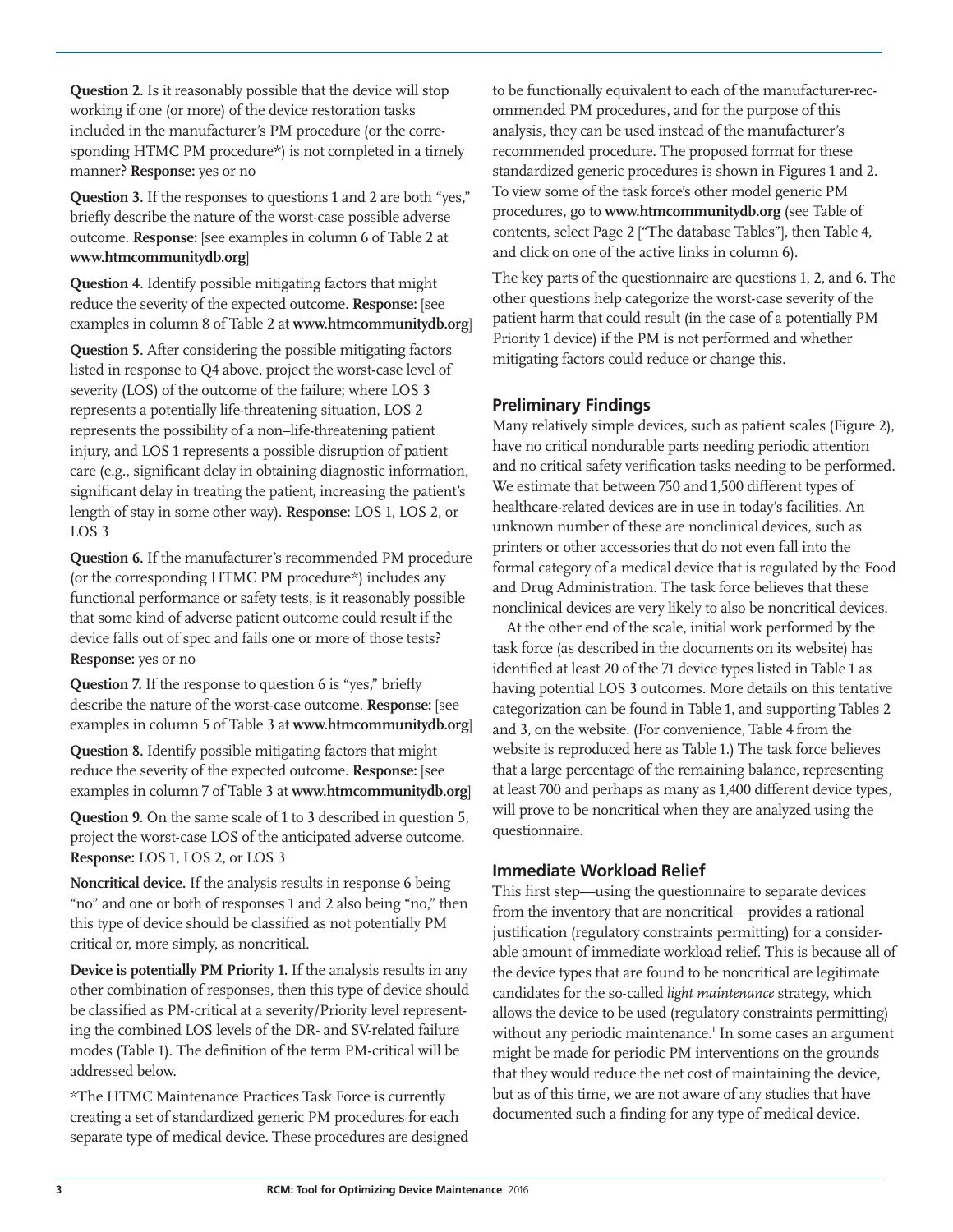## C.VEN-01

#### HTMC PM Procedure no. C.VEN-01 rev 1: CRITICAL CARE VENTILATOR

Scope: This procedure is to be used for To Be Completed (TBC) Time required: TBC person-hours

#### Test equipment and supplies required: (TBC)

Special precautions: If there is evidence of blood or body fluid contamination, make sure the device is cleaned and decontaminated before attempting to work on it.

This is considered to be a **potentially PM Priority 1 device** because 1) it has one or more device restoration tasks that could cause the device to fail while in use, with potentially **high-severity/life-threatening** consequences, if they are not performed in a timely manner). 2) it has the potential to develop one or more hidden, but discoverable, performance or safety deficiencies that could have **high-severity/life-threatening** consequences if not corrected in a timely manner.

Verify whether the device appears to be working. If it is not, check the box on the right, at the end of this line, and open a repair work order. [ ]

**Device restoration (DR) tasks:** Restoration, reconditioning, or replacement of the device's nondurable parts (for specific "how to" instructions, refer to the manufacturer's PM procedure)

[ ]DR1. With power off, **inspect** the exterior housing especially any moving parts, including any user-accessible areas that are under covers. Clean as needed. Adjust or replace any loose or damaged parts. Lubricate as required (if applicable). Rate your finding for this task using the PHYSICAL CONDITION finding scale described below and note your rating for this task (1, 5, or 9) here: \_\_

[] DR2. Confirm that all **markings and labeling** are legible. Clean or replace, as required. Note your rating for this task (1, 5, or 9) here: \_\_

[ ] DR3. Check the **battery**, and replace it if so scheduled. (If not scheduled and the battery is found to be no longer capable of holding a charge, rate this finding as a 9). Note your rating for this task (1, 5, or 9) here: **A rating of 9 here could** result in a high-severity/life-threatening outcome)

[] DR4. Inspect all cables, electrodes and transducers to confirm their integrity and proper function. Note your rating for this task (1, 5, or 9) here: (A rating of 9 here could result in a high-severity/life-threatening outcome)

[] DR5. Verify the integrity of the patient circuit. Inspect/clean all gas filters, as required. Inspect/adjust all other elements in the gas supply chain, as required. Note your rating for this task (1, 5, or 9) here:  $(A$  rating of 9 here could result in a high-severity/life-threatening outcome)

[ ] DR6. Perform a leak test. Note your rating for the finding from this task (1, 5, or 9) here:

Safety verification (SV) tasks: To detect and correct any hidden performance/safety degradations (for specific "how to" instructions, refer to the manufacturer's PM procedure)

[ ] SV1. Check that the physical condition of the **power cord and cap**, including the strain relief, is OK. Check the auxiliary receptacles (if applicable). Check the circuit breaker/fuse. Rate your finding from this task using the PERFORMANCE/SAFE-TY finding scale described below (A, B, or F), and note your rating here: \_

[ ] SV2. If there is exposed metal that could conceivably become energized, check the **continuity to ground**. (< 0.5 ohm). Note your finding from this task (A, B, or F) here: (A finding rated at F here could result in a low-moderate severity outcome [e.g., a minor electric shock])

[ ] SV3. Verify that the **battery charging system** is operating within specifications. Note your finding from this task (A, B, or F) here:\_\_

[ ] SV4. Verify that the **time/date** indication (if applicable) is correct. Note your finding from this task (A, B, or F) here:

[ ] SV5. Review the on-board **error log/event history** for any unusual indications. Note your finding from this task (A, B, or F) here:\_\_

[ ] SV6. Verify the functional performance of all controls, switches, latches, clamps, soft touch keys, etc. Note your finding from this task (A, B, or F) here: (A finding rated at F here could result in a high-severity/life-threatening outcome)

[ ] SV7. Verify proper performance of all indicators and displays, in all modes. Note your finding from this task (A, B, or F) here: (A finding rated at F here could result in a high-severity/life-threatening outcome)

 $[$  | SV8. Verify that the **output gas concentrations** are within spec. Note your finding from this task (A, B, or F) here:  $(A$ finding rated at F here could result in a high-severity/life-threatening outcome)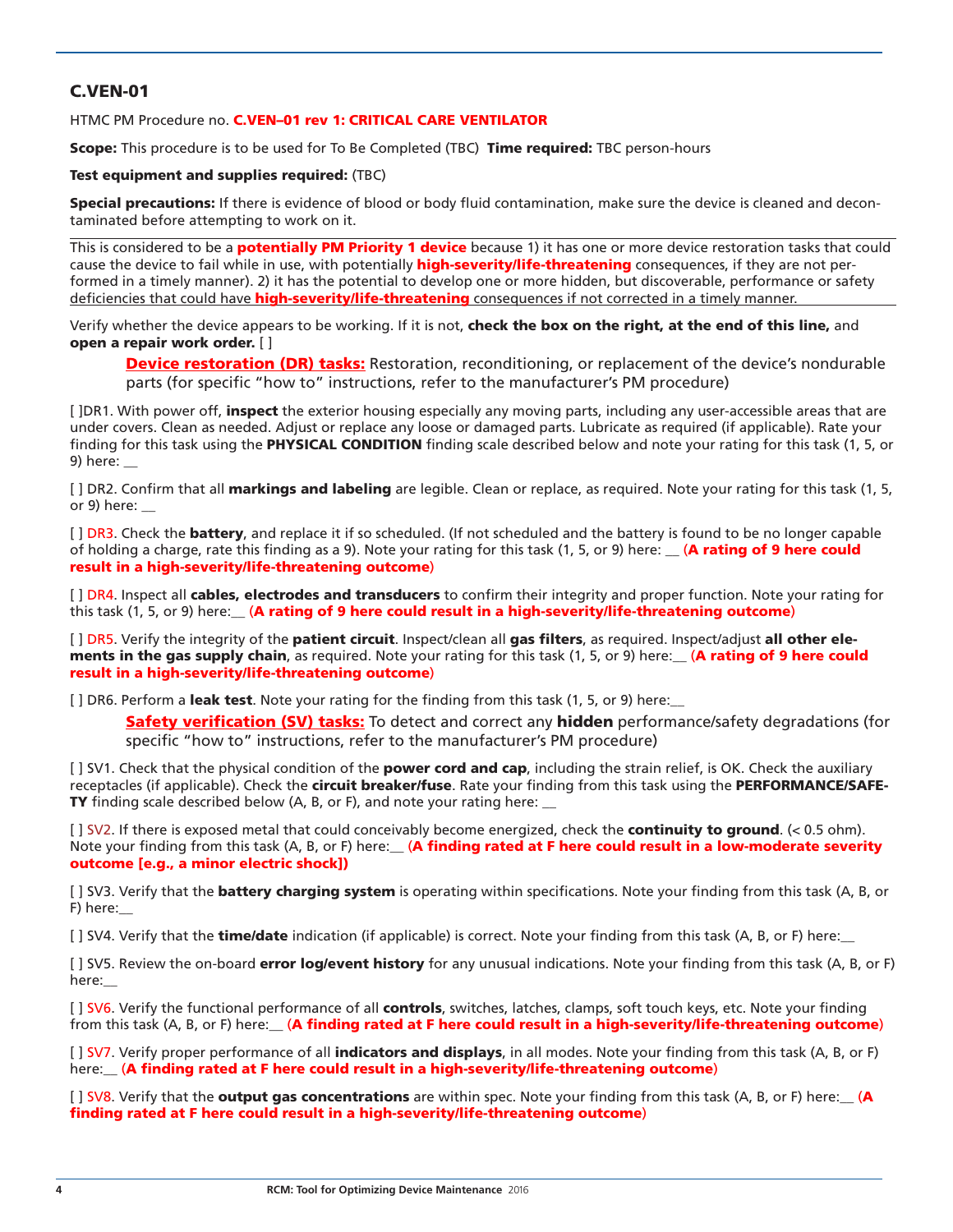[ ] SV9. Verify that all alarms and any interlocks operate correctly, in all modes. Note your finding from this task (A, B, or F) here: (A finding rated at F here could result in a high-severity/life-threatening outcome)

#### FINDINGS

Rate the device's **PHYSICAL CONDITION** by giving the finding for each DR task a numerical code (1, 5, or 9), where  $1 = \frac{Still}{n}$ good/better than expected; 5 = About as expected; and 9 = Worn out/serious physical deterioration.

Write in the numbers of any DR tasks with a possible high-severity outcome where an out-of-spec (OOS) "9" condition was found: \_\_\_\_\_ and provide details in the **Notes** field below

Rate the PERFORMANCE/SAFETY of the device by coding the finding for each SV task as an A, B, or F, where  $A =$  Passed; B = Minor OOS condition(s) was found; and  $F =$  Failed.

Write in the numbers of any SV tasks with a possible high-severity outcome where an out-of-spec (OOS) **B** or **F** condition was found: \_\_\_\_\_\_. Provide details in the **Notes** field below.

Notes:

#### PM FINDINGS REPORT

[] Device PASSED PM (if all PM tasks with a possible high-severity outcome are rated 1, 5, A, or B)

When done, attach a new PM sticker indicating the next PM due date. PM interval: \_\_\_ months. Make sure all controls are set at normal positions and place a **CAUTION tag** in a prominent position asking the next user to verify the control settings and proper device set up before its next use.

[] Device FAILED PM (if one or more PM Tasks with a possible high-severity outcome are rated 9 or F)

This is a **potentially PM Priority 1 device; if it is** and if it DID NOT PASS it should be removed from service immediately.

[] Check here if all DR Tasks were coded 1 (an indicator that the PM interval may be TOO SHORT)

[] Check here if any DR Tasks were coded 9 (an indicator that the PM interval may be TOO LONG)

[] Check here if any SV Tasks were coded **B** (an indicator that these tasks should be considered for a future WATCH LIST)

HTMC PM Procedure No. C.VEN – 01 rev 1 ............................................... Date: \_\_\_\_\_\_\_\_\_ Initials: \_\_\_\_\_\_\_\_  $\Box$ 

Disclaimer: This PM procedure may not reference all of the maintenance tasks specified by the manufacturer's technical or user manual. In many instances, the manufacturer suggests a number of user-level tasks, such as cleaning or replacing consumables, which need to be completed. These are considered to be outside the scope of this technician-level procedure.

**Figure 1.** Planned maintenance (PM) procedure for a critical care ventilator (C.VEN-01)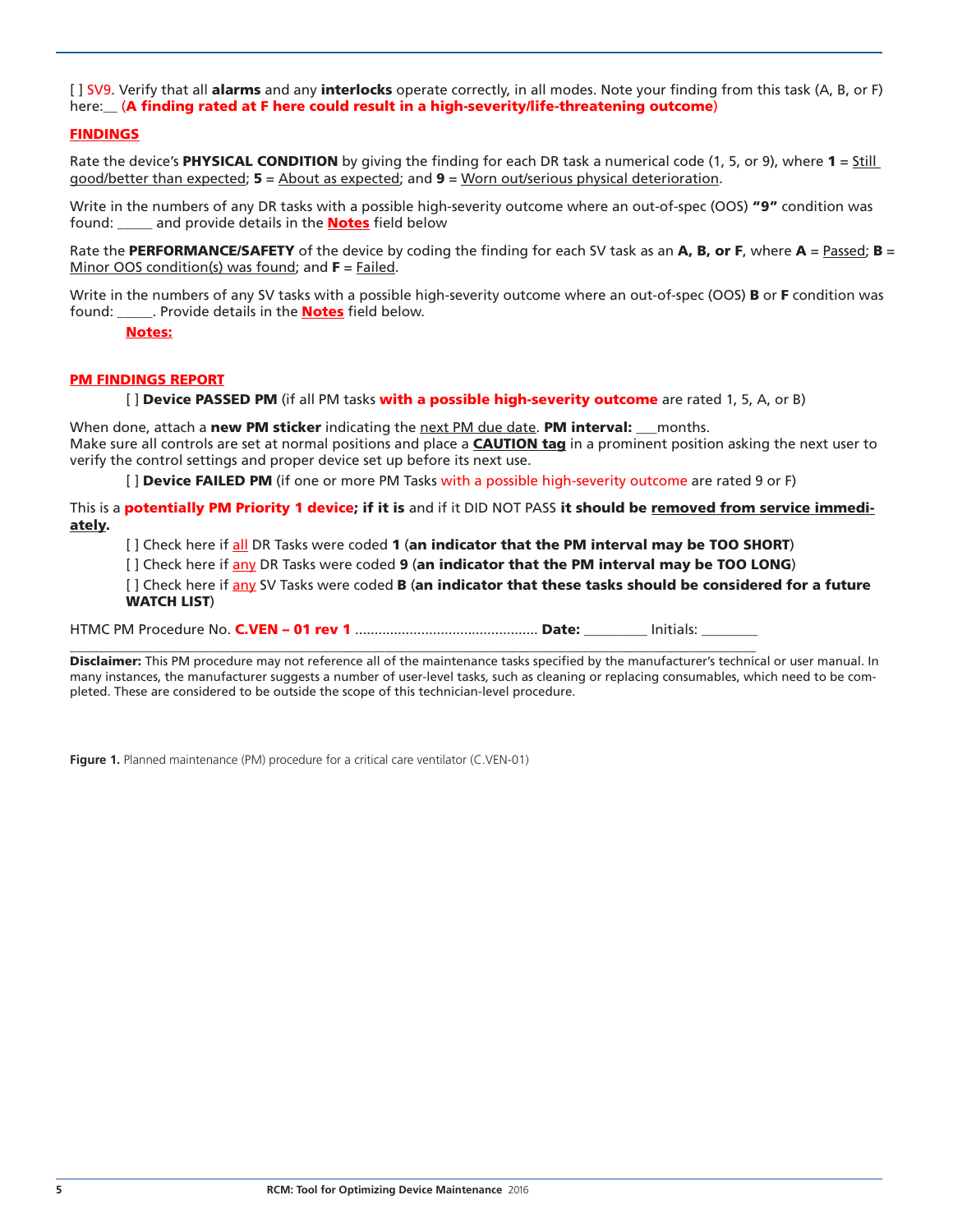## PA.SC-01

HTMC PM Procedure no. PA.SC-01 rev 1: PATIENT SCALE

Scope: This procedure is to be used for mechanical and electronic scales that are used to measure the weight of patients, including under-bed and wheelchair scales. It can be customized for scales incorporated into patient lifts and patient beds. It is not to be used for infant scales (see separate PM Procedure no. IN.SC). Time required: 0.5 person-hours

**Test equipment and supplies required:** Three 25-kg calibration weights

Special precautions: If there is evidence of blood or body fluid contamination, submit the device for cleaning and decontamination before attempting to work on it.

This is considered to be a **noncritical device** because it has no PM tasks that could have potentially adverse consequences if they are not performed in a timely manner. There would be no significant adverse outcome if this device stopped working while it is being used on a patient. The device also is unlikely to develop any hidden performance or safety deficiencies that could have serious consequences, and that could be discovered by periodic testing.

Verify whether the device appears to be working. If it is not, check the box on the right, at the end of this line, and open a repair work order. [ ]

Device restoration (DR) tasks: Restoration, reconditioning, or replacement of the device's nondurable parts (for specific "how to" instructions, refer to the manufacturer's PM procedure)

[ ] DR1. With power off, inspect the exterior housing especially any moving parts. Clean as needed. Adjust or replace any loose or damaged parts. Lubricate as required (if applicable). Rate your finding for this task using the PHYSICAL CONDI-TION finding scale described below and note your rating for this task (1, 5, or 9) here:

[ ] DR2. Confirm that all **markings and labeling** are legible. Clean or replace as required. Note your rating for this task (1, 5, or 9) here: \_\_

[] DR3. Check the **battery** (if applicable) and replace it if so scheduled. (If not scheduled and the battery is found to be no longer capable of holding a charge, rate this finding as a 9.) Note your rating for this task (1, 5, 9, or NA [not applicable]) here:

**Safety verification (SV) tasks:** To detect and correct any **hidden** performance/ safety degradations (for specific "how to" instructions, refer to the manufacturer's PM procedure)

[ ] SV1. Check that the physical condition of the **power cord and cap** (if applicable), including the strain relief, is OK. Check the auxiliary receptacles (if applicable). Check the **circuit breaker/ fuse** (if applicable). Rate your finding from this task using the **PERFORMANCE/ SAFETY** finding scale described below (A, B, F, or NA) and note your rating here:

[] SV2. Verify that the **battery charging system** (if applicable) is operating within specifications. Note your finding from this task (A, B, F, or NA) here:\_\_

[ ] SV3. Check that the zero calibration is within the acceptable limit. Reset as required. Note your finding from this task (A, B, or F) here:  $\Box$ 

[] SV4. Use the calibration weights to verify that the **weight accuracy** is within the acceptable limit  $(\pm 2\%)$ . Recalibrate as required. Note your finding from this task (A, B, or F) here: \_\_

[ ] SV5. Verify that the "**display-locked**" control makes the display read in metric units (grams, kilograms), if applicable. Note your finding from this task (A, B, F, or NA) here:

[ ] SV6. Verify the functional performance of all other controls. Note your finding from this task (A, B, or F) here:

#### FINDINGS

Rate the device's **PHYSICAL CONDITION** by giving the finding for each DR task a numerical code  $(1, 5, or 9)$ , where  $1 = 5$ till good/ better than expected; 5 = About as expected; and 9 = Worn out/ serious physical deterioration.

Write in the numbers of any DR tasks where an out-of-spec "9" condition was found: \_\_\_\_\_\_\_\_\_\_\_ and provide details in the Note field below

Rate the PERFORMANCE/ SAFETY of the device by coding the finding for each SV task as an A, B, or F, where  $A =$  Passed; B  $=$  Minor OOS condition(s) was found; and  $F =$  Failed.

Write in the numbers of any SV tasks where an out-of-spec **B** or **F** condition was found: \_\_\_\_\_\_. Provide details in the **Notes** field below.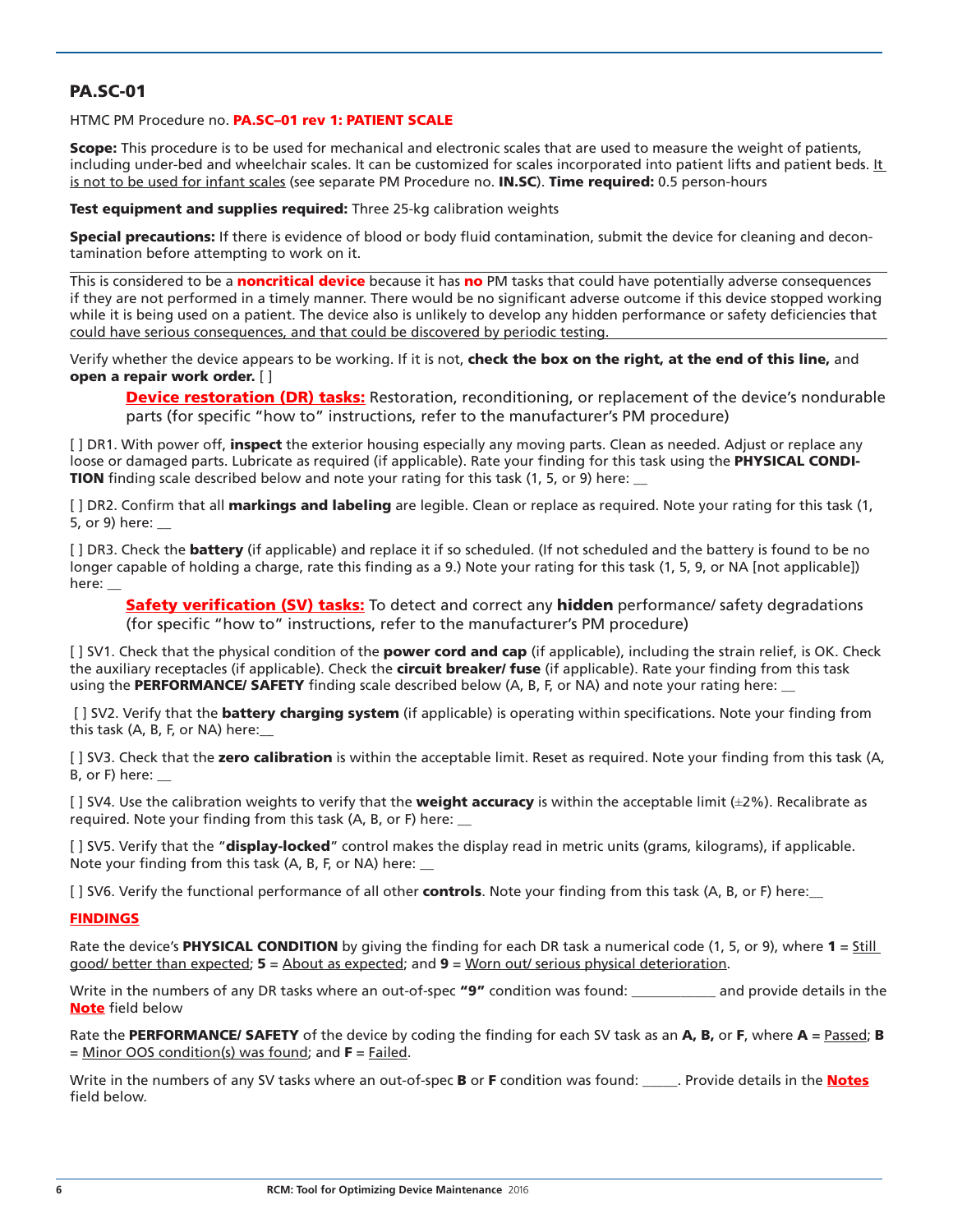#### Notes:

#### PM FINDINGS REPORT

[] Device PASSED PM (if all PM tasks are rated 1, 5, A, or B)

When done, attach a new PM sticker indicating the next PM due date. PM interval: \_\_\_months. Make sure all controls are set at normal positions and place a **CAUTION tag** in a prominent position asking the next user to verify the control settings and proper device set up before its next use.

[] Device FAILED PM (if one or more PM Tasks are rated 9 or F)

[] Check here if all DR Tasks were coded 1 (an indicator that the PM interval may be TOO SHORT) [] Check here if any DR Tasks were coded 9 (an indicator that the PM interval may be TOO LONG)

HTMC PM Procedure No. PA.SC – 01 rev 1 ............................................... Date: \_\_\_\_\_\_\_\_\_ Initials: \_\_\_\_\_\_\_\_  $\Box$ 

Disclaimer: This PM procedure may not reference all of the maintenance tasks specified by the manufacturer's technical or user manual. In many instances the manufacturer suggests a number of user-level tasks, such as cleaning or replacing consumables, which need to be completed. These are considered to be outside the scope of this technician-level procedure.

**Figure 2.** Planned maintenance (PM) procedure for a patient scale (PA.SC-01)

#### **Risk-Based PM Prioritization**

Now that we have described a way of identifying those noncritical medical devices that cannot be made any safer by subjecting them to periodic PM, the next step is to perform a risk assessment to determine which of the potentially PM Priority 1 devices should be given the highest priority (PM Priority 1) because they are the most likely to become hazardous if they are not given timely attention. As we shall see, different device types that are categorized as potentially PM Priority 1 devices can be expected to present different levels of risk. Those with the potential to present the greatest risk of injuring a patient should be given a correspondingly higher priority for attention and timely PM.

The Joint Commission uses the term "high-risk device" in its standards, but the criteria they use for this term do not necessarily coincide with the criteria described here. In its regulations, CMS uses the term "critical" in a similar way. In the current work, we have chosen to use the alternative term "PM Priority 1 device" to label devices that present the highest level of potential risk. Similarly, we have adopted the terms PM Priority 2, 3, 4, and 5 to describe devices with progressively lower levels of risk (Table 2). These can be considered to represent moderate-high, moderate, low, and very low levels of risk, respectively.

#### **A New RCM-Based Risk Assessment**

According to modern reliability and risk management theory, risk has two components: 1) the severity of the outcome of the event (in this context, a PM-preventable device failure)

and 2) the likelihood that the event (the PM-preventable device failure) will occur.

Requiring this combination of two factors means that devices for which a manufacturer-recommended PM procedure exists will not necessarily become hazardous if the manufacturer's recommendations for periodic PM are not followed exactly to the letter. If the likelihood of a PM-related failure actually occurring (even if the failure potentially has a high-severity outcome) is found to be very low, with a probability equivalent to a mean time between failures (MTBF) of (for example) 100 years, then the corresponding risk of harming the patient also is relatively low. This is why travelling on a commercial airliner is considered to be safe. Although a theoretical possibility exists of a high-severity outcome if the plane should crash, the likelihood that this will actually happen is very low, meaning that the risk of flying on a commercial airliner is also very low.

This two-factor requirement also can be illustrated by an example from the mid-1980s. At that time, there were many practical, hands-on people who seemed to intuitively recognize that a failure with a very low probability of actually occurring did not represent a very serious risk, even if the outcome of that failure could be a high severity event. Following the great electrical safety scare of 1968, which was widely publicized by Ralph Nader, the Joint Commission had urged that all line-powered devices be checked at fairly frequent intervals for excessive leakage current. However, after a period of time, many in-house programs discontinued the practice, usually rationalizing their action by stating that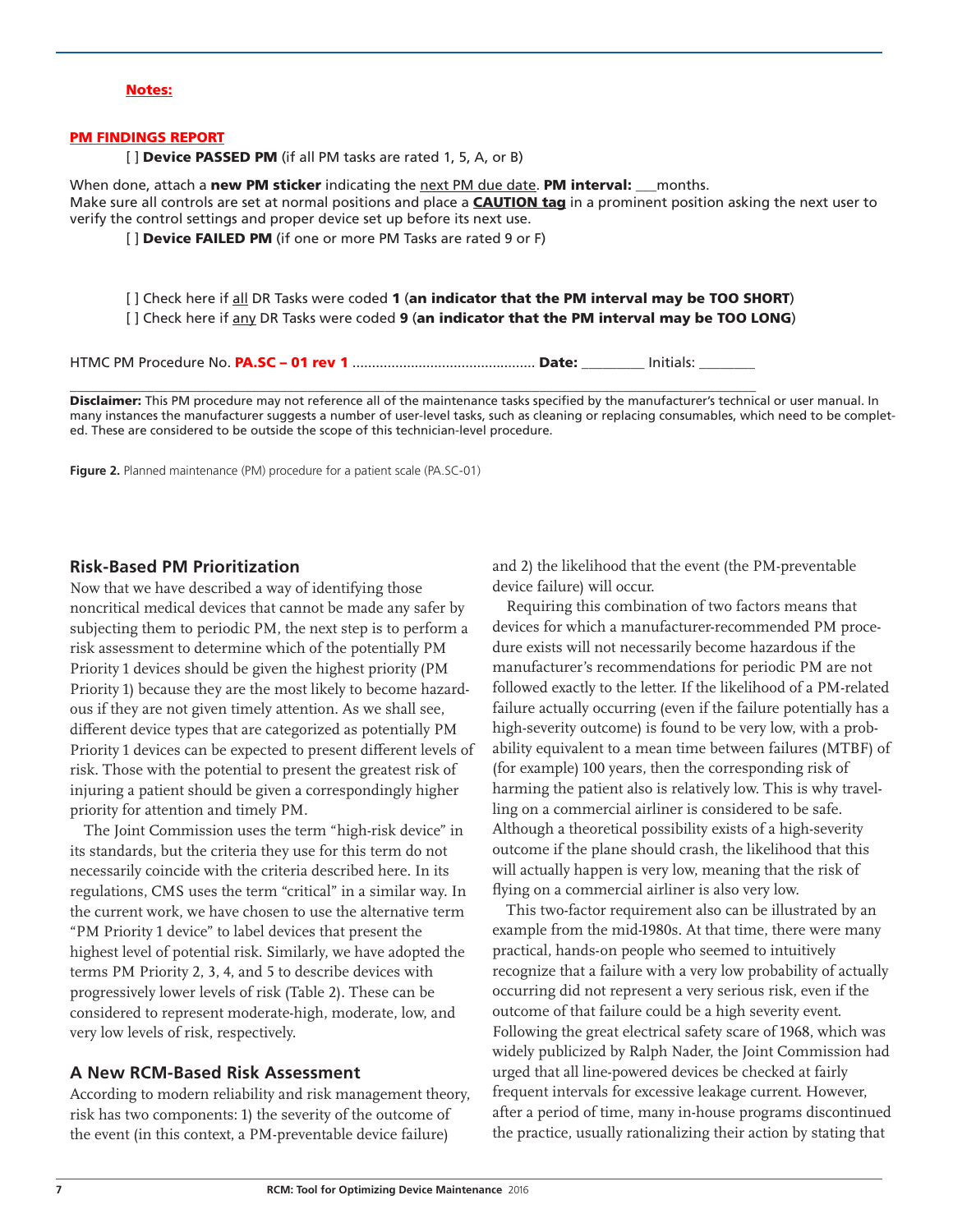they never found any high levels of leakage current. A conventional RCM risk assessment requires the identification of all possible ways in which a device could fail. In RCM jargon, these ways are called the device's failure modes. There are failure modes associated with inherent failures (e.g., random failures in the device's electronics), process-related failures (e.g., an operator setting one of the controls incorrectly), and maintenance-related failures (e.g., the device being out of calibration). However, for the purpose of the current work, we can ignore the process-related and inherent failure modes and take a legitimate shortcut by simply conducting a maintenance-focused risk assessment.<sup>1</sup>

## **Step 1: Projecting the Worst-Case LOS of the Outcomes of the Failures**

As noted in the earlier questionnaire, there are two kinds of PM-related failures: device restoration-related failures and safety verification-related failures. Consulting the aggregated findings in response to questions 5 and 9 will allow us to project the worst-case LOSs for the potential outcomes, thus fulfilling this first step in our maintenance-focused risk assessment.

The second step of the risk assessment is addressed below. After actual risk levels have been projected, the final step will be determining to what degree the actual PM-related failure rates of the potentially PM Priority 1 devices are higher than the tentative levels that the task force has set for acceptable safety (Table 2).

## **Step 2: Estimating the Likelihood that the Theoretical Failures Will Occur**

Rather than attempt to make educated guesses at typical failure rates, the task force has decided, for credibility reasons, to initiate a communitywide effort to gather realworld data. In an ideal world, the data needed to determine each device's PM-related failure rates would be obtainable from the equipment maintenance records, which are required at every accredited healthcare facility. In an ideal world, the format and content of those records would have some degree of consistency. Unfortunately this is not the case, and if members of the HTM community are willing to respond to this call to action and collaborate with the task force in addressing this very important issue, we will have to appeal for some voluntary standardization.

## **Guidelines for Standardizing Maintenance, Testing, and Reporting**

• The maintenance entity must use the manufacturer's recommended PM procedure or one that includes, as a minimum, all of the device restoration and safety verification tasks listed in the relevant HTMC PM procedure (which is functionally equivalent to the manufacturer's recommended procedure) for each manufacturer model version of the various potentially

## **Failure Rates Expressed as MTBFs**

It is generally more convenient to express device failure rates in the form of their equivalent mean time between failures (MTBF). The MTBF is simply the inverse of the failure rate. For example, a device that failed twice in 9 years has an MTBF of 4.5 years. It can also be expressed as the number of device-years of device experience divided by the total number of device failures occurring during the observation period. The greater the number of devices in the sample and the longer the period of the observations, the closer the observed failure rate will be to the device's true failure rate.4

PM-critical device types. (Figures 1 and 2). This will ensure that all of the device restoration tasks and safety verification tasks identified by device manufacturers in their recommended PM procedures are addressed by each maintenance entity.

- Although some regulatory constraints currently exist, for the purpose of this proposed project, it is not necessary for the maintenance entity to perform the PM restoration and verification tasks at the same interval as that recommended by the manufacturer. Indeed, in the absence of any regulatory mandates, some diversity would be welcome since one of the goals of the project is to compare the levels of device reliability and safety that are achieved at different maintenance intervals.
- The maintenance entity must use some form of coding for repair calls that allows a separate count of the failures that are attributable to inadequate PM (similar to the Category 7 coding described by Ridgway et al.<sup>2</sup>).
- The maintenance entity also must use some form of coding for the PM findings, similar to that described below in "Documenting Important PM Findings." This allows a separate count of the number of times that a hidden failure was detected (PM Code F), as well as the number of times that a nondurable part was found to have deteriorated too far (PM Code 9).

## **Documenting Important PM Findings**

A helpful feature of the standardized generic PM procedures (Figures 1 and 2) is a section devoted to documenting key PM findings. At the bottom of the procedure, in a section titled "Findings," the service person is asked to indicate (by circling one of three letters [A, B, or F]) the result of the performance and safety testing of the device:

**• A (passed).** Testing to detect hidden failures found the device to be in complete compliance with the relevant specifications and any other functions tested were all within reasonable expectations.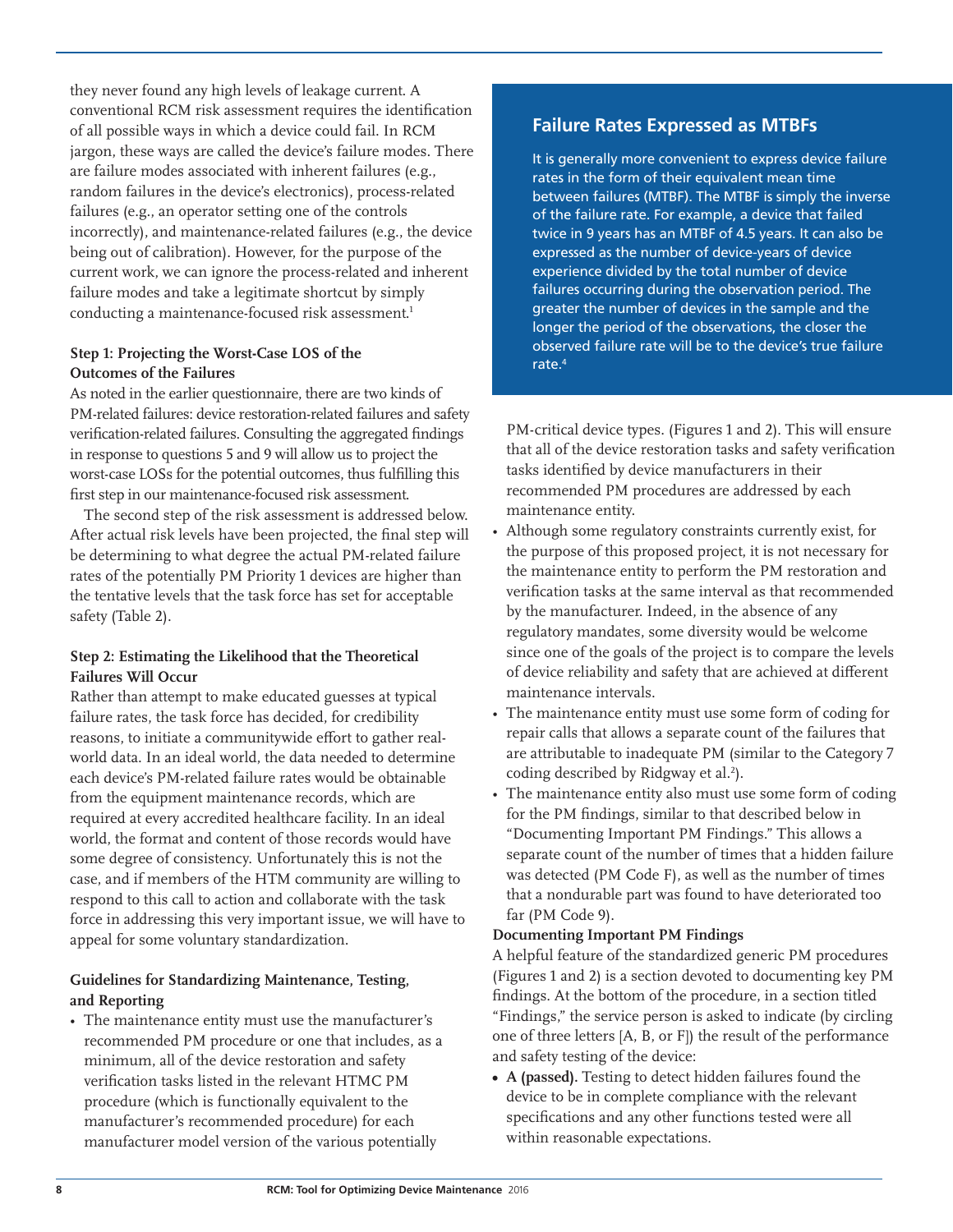|                | 2. HTMC device type                                    | 3. LOS of effects<br>of device<br>restoration<br>failures | 4. LOS of<br>effects of<br>hidden safety<br>failures | 5. PM failure severity level<br>(based on potential severity of<br><b>PM-preventable device failures)</b> | <b>6. HTMC PM</b><br>procedure<br>code |
|----------------|--------------------------------------------------------|-----------------------------------------------------------|------------------------------------------------------|-----------------------------------------------------------------------------------------------------------|----------------------------------------|
| 1              | Automated external defibrillator                       | 3                                                         | 3                                                    | A. Highest severity                                                                                       | AED-01                                 |
| $\overline{2}$ | Anesthesia unit                                        | $\overline{3}$                                            | $\overline{3}$                                       | A. Highest severity                                                                                       | ANES-01                                |
| 3              | Critical care ventilator                               | 3                                                         | 3                                                    | A. Highest severity                                                                                       | C.VEN-01                               |
| $\overline{4}$ | Defibrillator/monitor                                  | $\overline{3}$                                            | 3                                                    | A. Highest severity                                                                                       | DEF-01                                 |
| 5              | Intra-aortic balloon pump                              | 3                                                         | 3                                                    | A. Highest severity                                                                                       | $I.A.B.P-01$                           |
| 6              | Transport incubator                                    | $\overline{3}$                                            | $\overline{3}$                                       | A. Highest severity                                                                                       | <b>T.INC-01</b>                        |
| 7              | Transport ventilator                                   | 3                                                         | 3                                                    | A. Highest severity                                                                                       | T.VEN-01                               |
| 8              | Apnea monitor                                          | $\overline{2}$                                            | $\overline{3}$                                       | <b>B.</b> High severity                                                                                   | APN.M-01                               |
| 9              | Infant incubator                                       | $\overline{2}$                                            | 3                                                    | B. High severity                                                                                          | <b>IN.IN-01</b>                        |
| 10             | Cardiac resuscitator                                   | $\overline{3}$                                            | $\overline{2}$                                       | <b>B.</b> High severity                                                                                   | C.RES-01                               |
| 11             | External pacemaker                                     | 3                                                         | $\overline{2}$                                       | B. High severity                                                                                          | <b>EX.PA-01</b>                        |
| 12             | Heart-lung bypass unit                                 | $\overline{3}$                                            | $\overline{2}$                                       | <b>B.</b> High severity                                                                                   | <b>H.L.BY-01</b>                       |
| 13             | Neonatal monitor                                       | $\overline{2}$                                            | 3                                                    | B. High severity                                                                                          | <b>NEO.M-01</b>                        |
| 14             | Oxygen monitor                                         | $\overline{2}$                                            | $\overline{3}$                                       | <b>B.</b> High severity                                                                                   | OXY.M-01                               |
| 15             | Patient monitoring system                              | $\overline{2}$                                            | 3                                                    | B. High severity                                                                                          | P.M.S-01                               |
| 16             | Linear accelerator                                     | $\overline{1}$                                            | $\overline{3}$                                       | C. Moderate-high severity                                                                                 | $LN.AC-01$                             |
| 17             | Blood pump, extracorporeal                             | 3                                                         | $\overline{0}$                                       | D. Moderate severity                                                                                      | <b>BL.P.E-01</b>                       |
| 18             | Oxygen analyzer                                        | $\overline{0}$                                            | 3                                                    | D. Moderate severity                                                                                      | OXY.A-01                               |
| 19             | Patient-controlled analgesia pump                      | $\mathsf{O}\xspace$                                       | 3                                                    | D. Moderate severity                                                                                      | INF.D-03                               |
| 20             | Syringe pump                                           | $\mathsf{O}$                                              | $\overline{3}$                                       | D. Moderate severity                                                                                      | INF.D-02                               |
| 21             | Blood bank refrigerator                                | $\overline{2}$                                            | $\overline{2}$                                       | E. Moderate-low severity                                                                                  | RE.BB-01                               |
| 22             | Computed tomography (CT)<br>scanner                    | $\overline{2}$                                            | $\overline{2}$                                       | E. Moderate-low severity                                                                                  | <b>CT-01</b>                           |
| 23             | Fetal monitor                                          | $\overline{2}$                                            | 2                                                    | E. Moderate-low severity                                                                                  | FET.M-01                               |
| 24             | Surgical guidance unit                                 | $\overline{2}$                                            | $\overline{2}$                                       | E. Moderate-low severity                                                                                  | S.GUI-01                               |
| 25             | Surgical robot                                         | $\overline{2}$                                            | 2                                                    | E. Moderate-low severity                                                                                  | S.ROB-01                               |
| 26             | Telemetry system                                       | $\overline{2}$                                            | $\overline{2}$                                       | E. Moderate-low severity                                                                                  | TELE-01                                |
| 27             | Transcutaneous O <sub>2</sub> /CO <sub>2</sub> monitor | $\overline{2}$                                            | 2                                                    | E. Moderate-low severity                                                                                  | <b>TRA.M-01</b>                        |
| 28             | Brachytherapy unit                                     | $\overline{1}$                                            | $\overline{2}$                                       | F. Low severity                                                                                           | <b>BR.TH-03</b>                        |
| 29             | C-arm                                                  | $\mathbf{1}$                                              | 2                                                    | F. Low severity                                                                                           | C.ARM-01                               |
| 30             | Cath lab, SP                                           | $\overline{1}$                                            | $\overline{2}$                                       | F. Low severity                                                                                           | CATH-01                                |
| 31             | Clinical lab analyzer                                  | 1                                                         | $\overline{2}$                                       | F. Low severity                                                                                           | $C.L.A-01$                             |
| 32             | Electrocardiogram recorder                             |                                                           | $\overline{2}$                                       | F. Low severity                                                                                           | <b>ECG.R-01</b>                        |
| 33             | Electrophysiology lab                                  | $\mathbf 1$                                               | $\overline{2}$                                       | F. Low severity                                                                                           | <b>EP.LB-01</b>                        |
| 34             | Electrosurgical unit                                   | $\overline{1}$                                            | $\overline{2}$                                       | F. Low severity                                                                                           | <b>ESU-01</b>                          |
| 35             | Endoscope, specialty                                   | 1                                                         | 2                                                    | F. Low severity                                                                                           | ENDO-0x                                |
| 36             | Gamma camera                                           | $\overline{1}$                                            | $\overline{2}$                                       | F. Low severity                                                                                           | G.CAM-01                               |
| 37             | Hemodialysis unit                                      | 1                                                         | 2                                                    | F. Low severity                                                                                           | HEMO-01                                |
| 38             | Hypo/hyperthermia unit                                 | $\overline{1}$                                            | $\overline{2}$                                       | F. Low severity                                                                                           | HYPO-01                                |
| 39             | Infant warmer                                          | $\mathbf{1}$                                              | 2                                                    | F. Low severity                                                                                           | IN.WA-01                               |
| 40             | Mammography unit                                       | $\overline{1}$                                            | $\overline{2}$                                       | F. Low severity                                                                                           | MAMO-01                                |
| 41             | Magnetic resonance imaging (MRI)<br>scanner            | $\mathbf{1}$                                              | $\overline{2}$                                       | F. Low severity                                                                                           | MRI-01                                 |
| 42             | Opthalmic laser                                        | $\overline{1}$                                            | $\overline{2}$                                       | F. Low severity                                                                                           | <b>O.LAS-01</b>                        |
| 43             | Peritoneal dialysis unit                               | $\mathbf{1}$                                              | $\overline{2}$                                       | F. Low severity                                                                                           | P.DIA-01                               |
| 44             | Positron emission tomography (PET)<br>scanner          | $\mathbf{1}$                                              | $\overline{2}$                                       | F. Low severity                                                                                           | <b>PET-01</b>                          |
| 45             | PET/CT scanner                                         | $\mathbf{1}$                                              | $\overline{2}$                                       | F. Low severity                                                                                           | <b>P.CT-01</b>                         |
| 46             | PET/MRI scanner                                        | $\overline{1}$                                            | $\overline{2}$                                       | F. Low severity                                                                                           | <b>P.MR-01</b>                         |
| 47             | Special procedures room                                | $\mathbf{1}$                                              | 2                                                    | F. Low severity                                                                                           | <b>S.PRO-01</b>                        |
| 48             | Sterilizer                                             | $\overline{1}$                                            | $\overline{2}$                                       | F. Low severity                                                                                           | STER-01                                |
| 49             | Surgical laser                                         | $\mathbf{1}$                                              | 2                                                    | F. Low severity                                                                                           | S.LAS-01                               |
| 50             | Thyroid uptake unit                                    | $\overline{1}$                                            | $\overline{2}$                                       | F. Low severity                                                                                           | <b>TH.UP-01</b>                        |
| 51             | Tomography room                                        | $\mathbf{1}$                                              | $\overline{2}$                                       | F. Low severity                                                                                           | TOMO--01                               |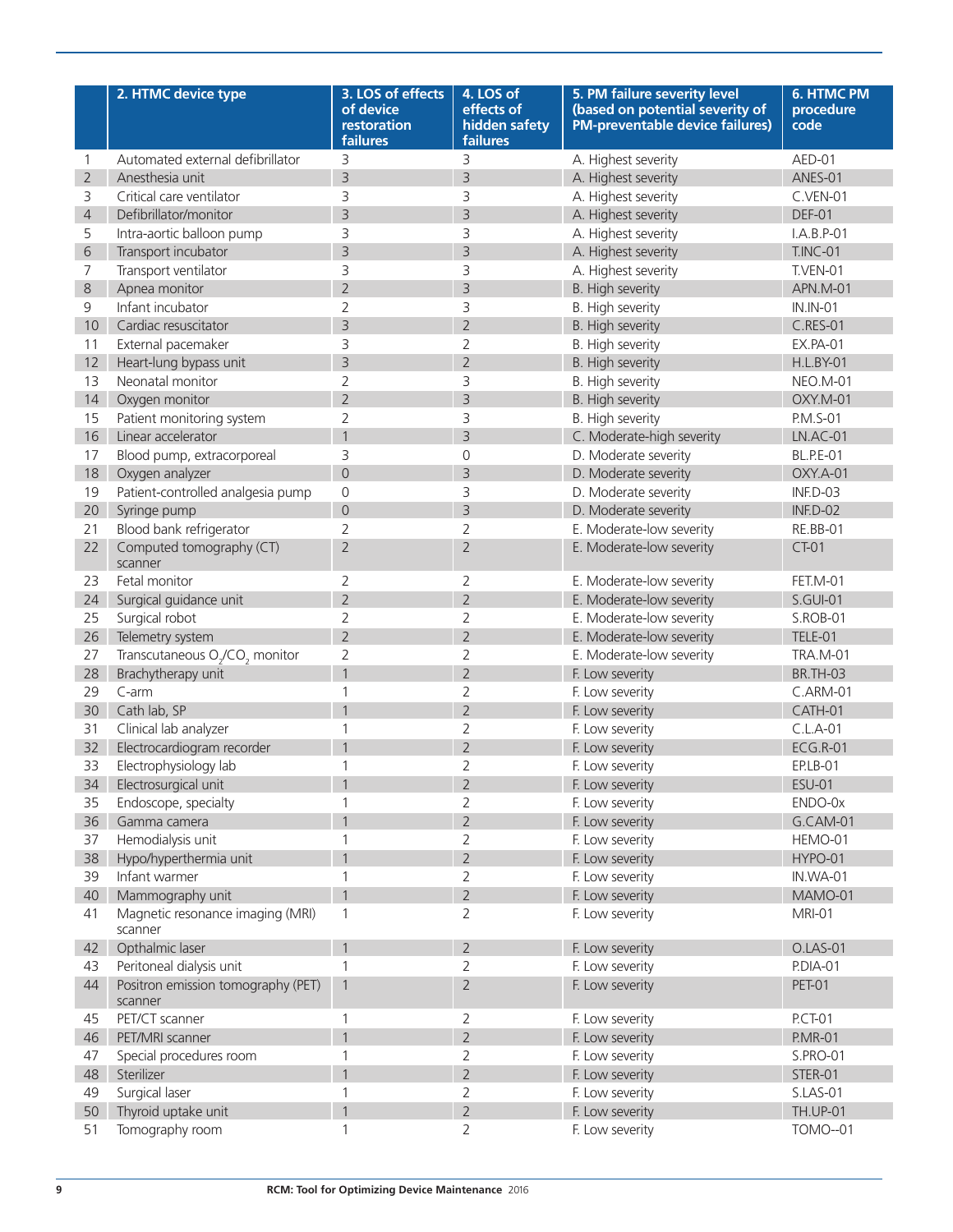| 52 | Xenon scintigraphy system         |                | $\overline{2}$ | F. Low severity      | $XE.SC-01$        |
|----|-----------------------------------|----------------|----------------|----------------------|-------------------|
| 53 | Blood gas analyzer                | $\Omega$       |                | G. Very low severity | <b>BL.G.A-01</b>  |
| 54 | Blood pressure monitor (invasive) | $\overline{0}$ | $\overline{2}$ | G. Very low severity | <b>BP.M-01</b>    |
| 55 | Blood warmer                      | $\Omega$       | 2              | G. Very low severity | <b>BL.WA-01</b>   |
| 56 | Bone densitometer                 | $\overline{0}$ | $\overline{2}$ | G. Very low severity | <b>B.DEN-01</b>   |
| 57 | Electroencephalogram recorder     | $\Omega$       |                | G. Very low severity | <b>EEG.R-01</b>   |
| 58 | Infusion pump                     | $\overline{0}$ | $\overline{2}$ | G. Very low severity | $INF.D-01$        |
| 59 | Lab microscope                    | $\Omega$       |                | G. Very low severity | $L.MIC-01$        |
| 60 | Phototherapy light                | $\overline{0}$ | 2              | G. Very low severity | <b>PH.LI-01</b>   |
| 61 | Portable X-ray unit               | $\Omega$       |                | G. Very low severity | PORT-01           |
| 62 | Radiography and fluoroscopy room  | $\overline{0}$ | $\overline{2}$ | G. Very low severity | R&F-01            |
| 63 | Radiology room                    | $\Omega$       |                | G. Very low severity | RAD-01            |
| 64 | Radiation dosimeter               | $\overline{0}$ | $\overline{2}$ | G. Very low severity | <b>R.DOS-01</b>   |
| 65 | Radioisotope calibrator           | $\Omega$       |                | G. Very low severity | R.CAL-01          |
| 66 | Ultrasound scanner                | $\Omega$       | $\overline{2}$ | G. Very low severity | ULTR-01           |
| 67 | Cataract extraction unit          |                | ∩              | H. Lowest severity   | $CAT.X-01$        |
| 68 | Contrast injector                 |                | $\Omega$       | H. Lowest severity   | $C.INI-01$        |
| 69 | Infant scale                      |                |                | H. Lowest severity   | IN.SC-01          |
| 70 | Operating room light              |                | $\Omega$       | H. Lowest severity   | <b>OR.LI-01</b>   |
| 71 | Ventilator                        |                |                | H. Lowest severity   | VENT-01           |
|    | Autotransfusion unit              | $\Omega$       | $\Omega$       | Noncritical          | <b>AU.TR-01</b>   |
|    | Hemodialysis blood pump           | $\Omega$       |                | Noncritical          | <b>HE.B.P.-01</b> |
|    | Patient scale                     | $\Omega$       | $\Omega$       | Noncritical          | <b>PA.SC-01</b>   |
|    | Pulse oximeter                    | $\Omega$       |                | Noncritical          | P.OX-01           |
|    | Vital signs monitor               | $\Omega$       | $\Omega$       | Noncritical          | $VS.M-01$         |
|    |                                   |                |                |                      |                   |

Table 1. Worst case PM-related failure severity levels for all potentially PM Priority 1 devices

These 71 devices are considered by the task force to be potentially PM-critical, because examination of their generic PM procedures shows that they have PM-related failure modes associated with their device restoration or safety verification tasks that could cause the device to fail while in use, with some significant potential level of severity (LOS). These failure modes are described in Tables 2 and 3 on the task force's website. These potentially PM-critical devices are ranked into eight different worst-case PM-related failure severity level categories (A through H [column 5]), according to the severity of the potential consequences of a PM-related failure, then they are ordered alphabetically within each ranking. The group of device types listed in column 5 as highest severity (A) have the greatest potential for severe consequences, while those listed as lowest severity (H) have the least potential for severe consequences. All other devices (not included in one of the 71 device types listed) are considered non–PM critical (or noncritical) devices.

|                                    |                                                       | Severity of worst-case outcome of device failure |                                              |  |  |
|------------------------------------|-------------------------------------------------------|--------------------------------------------------|----------------------------------------------|--|--|
| <b>Device PM</b><br>priority level | <b>Life-threatening injury</b><br>(LOS <sub>3</sub> ) | <b>Possible patient injury</b><br>(LOS 2)        | <b>Disruption of patient care</b><br>(LOS 1) |  |  |
| PM Priority 1                      | Poor reliability (MTBF <75 years)                     |                                                  |                                              |  |  |
| PM Priority 2                      | Good reliability (MTBF 75-150 years)                  | Poor reliability (MTBF <50 years)                |                                              |  |  |
| PM Priority 3                      | Very good reliability (MTBF >150<br>years)            | Good reliability (MTBF 50-100<br>years)          | Poor reliability (MTBF <25 years)            |  |  |
| PM Priority 4                      |                                                       | Very good reliability (MTBF >100<br>years)       | Good reliability (MTBF 25-50<br>years)       |  |  |
| PM Priority 5                      |                                                       |                                                  | Very good reliability (MTBF > 50<br>years)   |  |  |

Table 2. Tentative definitions of what should be considered the minimum acceptable levels of planned maintenance (PM)-related reliability/safety

Devices with the most severe potential outcome (level of severity [LOS] 3) and the highest likelihood of failing are classified as having the highest level of risk (PM Priority 1 devices). Devices with a worst-case outcome of a failure that is a somewhat lower level of severity (LOS 2) are classified as PM Priority 2 device, even though there still is a relatively high probability of a PM-related failure occurring. Similarly, devices with the lowest severity outcomes (LOS 1) are considered to be even lower risk (PM Priority 3, 4 or 5 devices), depending on their demonstrated likelihood of failing. MTBF = mean time between failures.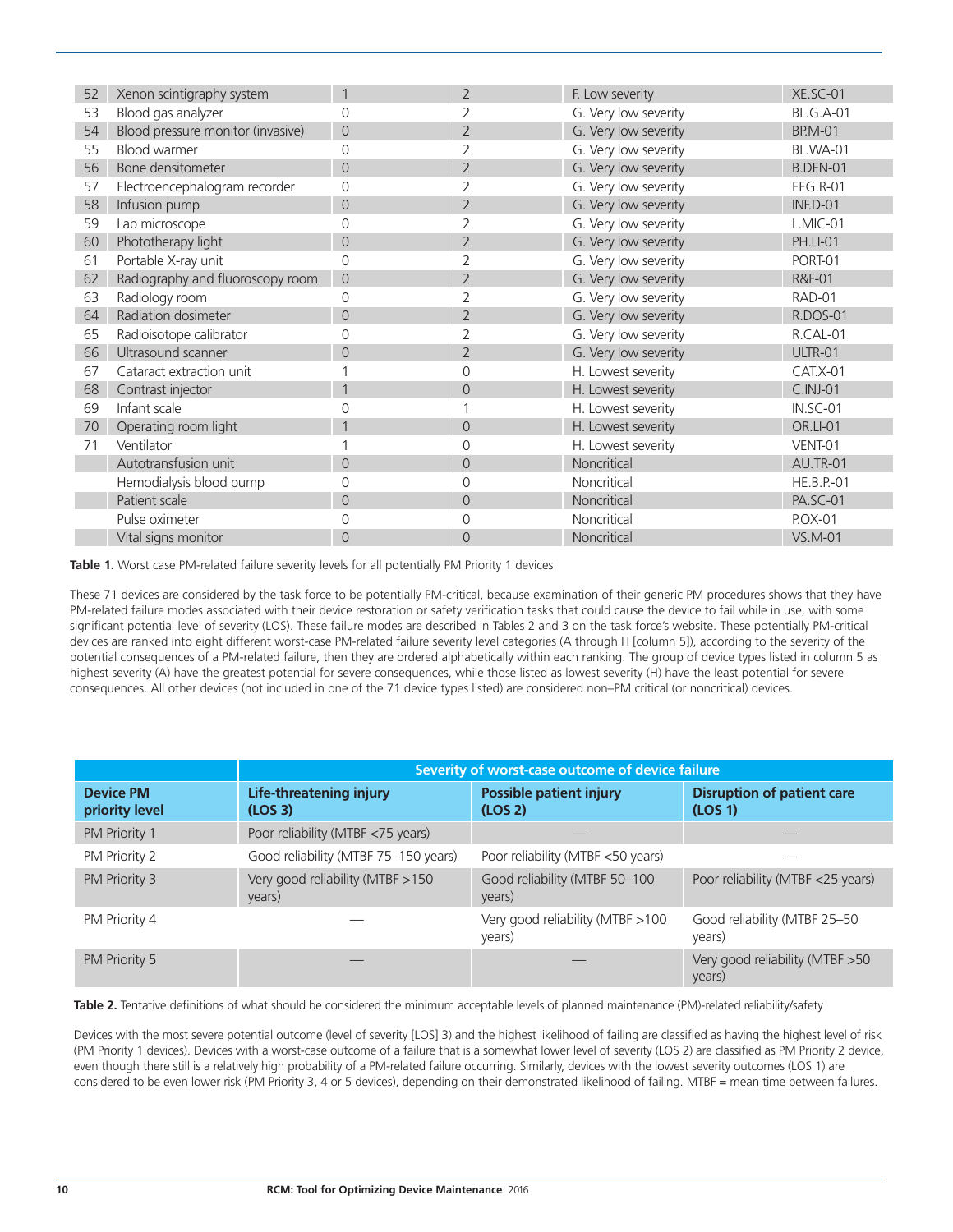- **• B (minor OOS condition[s] found).** One or more of the tests revealed a slightly out-of-spec (OOS) condition. The purpose of this rating is to create a watch list to monitor for future adverse trends, particularly performance or safety failures, even though the discrepancy is not considered to be significant at present. A performance rating of B is considered to be a passing grade.
- **• F (failed).** One or more of the tests found that one or more of the device's performance or safety features were significantly OOS. This is a failing grade and, if this is a PM Priority 1 device, it should be removed from service immediately.

The service person also should indicate (by circling one of four numbers [1, 5, 9, or 0]) whether the physical condition of the parts of the device that were rejuvenated by the device restoration tasks called for in the procedure were:

- **• 1 (still good/better than expected).** Very little or no deterioration.
- **• 5 (about as expected).** If there was some minor deterioration, it was probably having no adverse effect on the device's function.
- **• 9 (already worn out/serious physical deterioration).** Considerably worse than expected. The restored part(s) was already worn out and probably having an adverse effect on device function.
- **• 0 (no physical restoration required).** The device has no parts needing any kind of physical restoration.

Systematically documenting these findings each time a PM is performed, then aggregating the data, will make it possible to obtain the following:

- **• An indication of how well the PM interval matches the optimum.** The optimum PM interval is when the parts being restored have slightly deteriorated, but only to the point where the deterioration is just beginning to affect the functioning of the device. The indicators for how close the interval is to this optimum are as follows. A preponderance of:
	- PM Code 1 findings (still very good) is an indicator that the interval is too short.
	- PM Code 5 findings (about as expected) is an indicator that the interval is about right.
	- PM Code 9 findings (already worn out) is an indicator that the interval is too long.
- **• A numerical MTBF indicating each device's level of PM-related reliability and safety.** This indicator is the lesser (the one representing the lower level of reliability) of the following two MTBFs:
	- The MTBF based on the total of 1) any overt failures caused by inadequate device restoration (from the repair cause coding) and 2) any PM Code 9 findings (which are immediate precursors of the overt failures caused by inadequate restoration).
	- The MTBF based on the total of any hidden performance and safety degradations detected by the safety verification tasks (PM Code F findings).

For more on this, including a discussion of the benefits of the PM procedure's other important features, see the HTM ComDoc 1 on the website.

## **Preferred System for Coding Repair Calls**

Equipment systems fail for a variety of reasons, and recognizing that only a few of these failures can be preempted by periodic maintenance is important. Ridgway et al.<sup>2</sup> point out that equipment failures can be classified into three general types depending on which part of the equipment system has failed. For a more detailed description of this repair coding system, see section 1.6 ("What causes equipment systems to fail?") in HTM ComDoc 5 on the website.

## **Compiling the Data into Organized Batches**

To streamline the reporting part of the project, the task force will be asking certain organizations to volunteer to act as data-aggregating intermediaries. Organizations that are candidates for this data aggregator role include independent service organizations, national or regional hospital systems with in-house maintenance services, and computerized maintenance management system companies. For additional information, see section 7.5 ("Guidelines for compiling the data into organized batches") in HTM ComDoc 7 on the website.

## **Why We Need a Communitywide Database**

Collecting sufficient data to provide a statistically valid body of evidence to support the use of particular maintenance strategies may prove to be difficult for many individual healthcare facilities, for the following reasons:

- Because they are designed and constructed differently, different manufacturer model versions of devices with LOS 3 outcomes (e.g., defibrillators, critical care ventilators) will very likely display different levels of reliability. This means that each of the different manufacturer model combinations will have to be analyzed separately.
- Devices that have LOS 3 outcomes are presumably designed to be quite reliable, so they will likely demonstrate a correspondingly low failure rate. This reduces the number of failures that an individual facility will be able to document over a reasonable time period.
- Many individual healthcare facilities will have only a small number of the different manufacturer model versions of the device types that have LOS 3 outcomes.

To illustrate this dilemma, suppose that a facility has only three similar (same manufacturer, same model) heart-lung units and only three years of maintenance history for each unit. Because this amounts to an experience base of only 9 device-years, it is unlikely that if the actual MTBF of the units is greater than 9 years (we are hoping to find that the MTBFs for typical high-reliability devices will be at least 75 years), then the facility will not have experienced one failure during the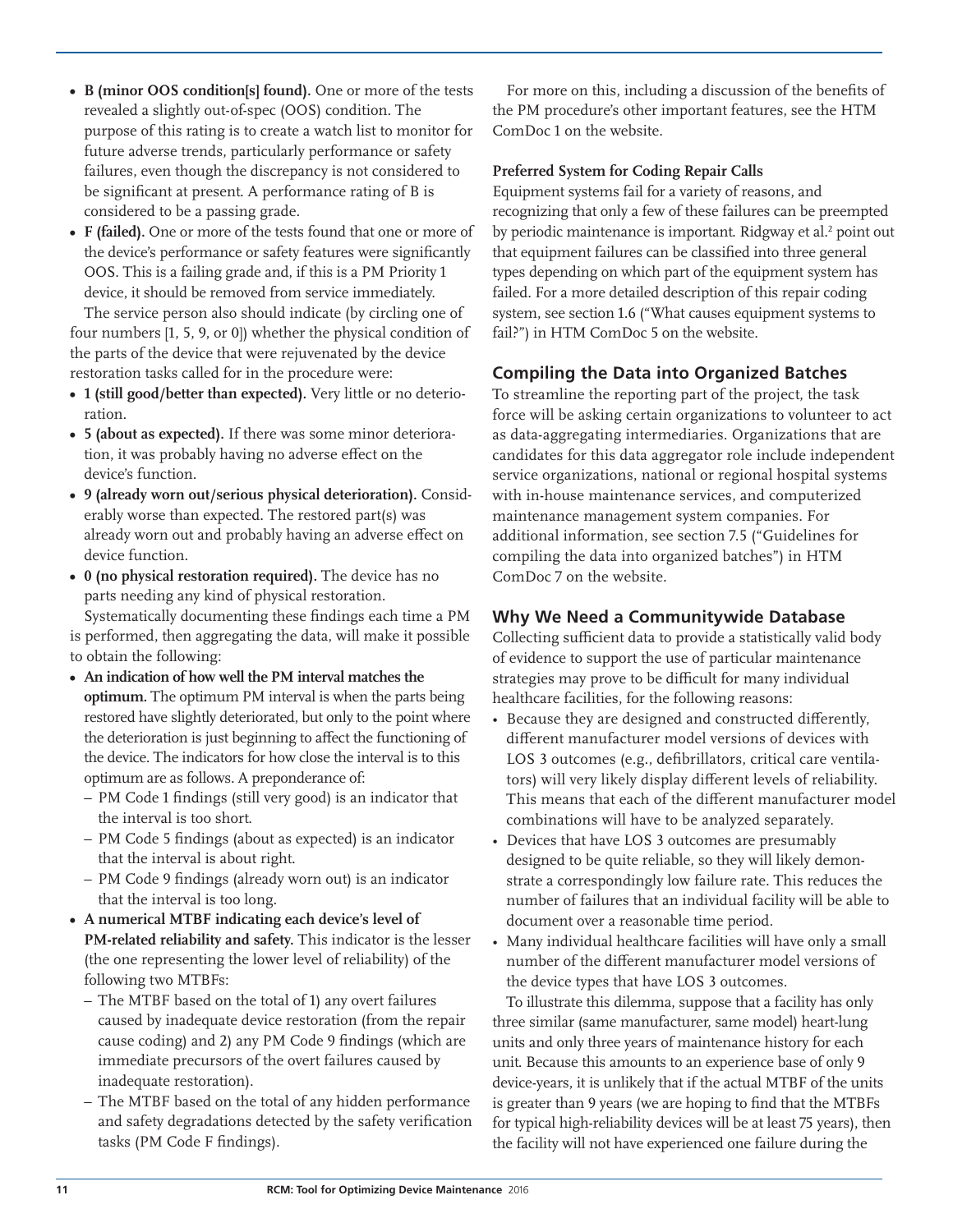three-year testing period. In this case, the facility would have to report its finding with respect to the devices' indicated failure rate (zero failures over 9 device-years) as "undetermined."

Even if the devices experienced one or more failures during this relatively short period of time, the indicated MTBF (of up to 9 years) will appear to be unacceptably short for a device that is potentially PM Priority 1. With an indicated MTBF this low, it would obviously be prudent for the facility to look to the findings on the reliability of these specific types of device in the national HTMC database to see whether its particular experience is indeed typical (and that the version of this type of device is in fact not sufficiently reliable). For more on this possible situation, see Ridgway and Fennigkoh<sup>4</sup> and Ridgway and Lipschultz.<sup>5</sup>

The bottom line on these statistical validity considerations is that many individual facilities probably will have difficulty generating enough failure data to get a good indication of each device's true PM-related failure rate and, therefore, the device's true level of maintenance-related safety. To get accurate indications of the true PM-related failure rate of PM Priority 1 devices, it will be necessary to create a pool of maintenance statistics containing a certain minimum number of device-years of experience for each manufacturer model version of each device type (Table 3).

## **Aggregating the Data**

With the recent initiation of this AAMI-supported RCM project, we are appealing to every member of the HTMC to provide the Maintenance Practices Task Force with summaries of the documented findings from their ongoing maintenance on all devices that the task force has classified as potentially PM Priority 1 (Table 1). To allow the findings to be properly aggregated, it also is very important that the maintenance, testing, and reporting be performed in accordance with the guidelines described above.

## **Proof Tables in the Proposed Community Database**

The key part of the website-based community database will be a set of tables that the task force is calling "summary proof tables." These tables will catalog the PM-related failure rates calculated from the aggregated maintenance data submitted for each of the different potentially PM Priority 1 device types. The format of this table is illustrated in Table 4. Note that this particular table contains only hypothetical data. It is provided to illustrate the kind of useful information that this project will make available to the entire community.

The data displayed in the table is relatively simple. The MTBF for the device restoration-related failure rate shown in column C4 is derived by adding together the number of reported PM-related device failures and the number of PM Code 9 Failures found during the reporting period. The MTBF for the safety verification–related failure rate in column C8 is derived from the number of PM Code F

Failures found during the same period.

Table 4 illustrates how this project will enable the HTM community to present solid empirical evidence for which manufacturer model versions of the various potentially PM Priority 1 devices should be designated PM Priority 1. Generally speaking, all devices usually will exhibit different levels of reliability and PM-related risk when they are maintained at different intervals, and a device that exhibits an unacceptably high risk of a serious outcome when it fails from a PM-preventable failure will usually exhibit a lower, more acceptable level of risk when the PM interval is reduced.

Once this information begins to become available, it will no longer be necessary to guess at what the "safe" PM interval should be. The answer will be apparent from the numbers in the summary proof tables. In time, the results will show whether the manufacturer's recommendations are correct or if some require modification.<sup>6</sup>

Other issues, such as the thresholds for acceptability for the size of the experience base (Table 3) and what should be used as the acceptable level of safety (Table 2), require further deliberation. The task force is addressing both of these issues, and their current positions and conclusions can be found in the relevant documents on the website.

## **Commentary on the Hypothetical Data in Table 4**

- According to the illustrative PM findings shown in rows R1 and R2, it appears that the brand A/model 1 critical care ventilator behaves like a PM Priority 1 device when it is maintained at a 12-month interval. As can be seen from the data in row R2, the frequency of device restoration-related (DR) failures is higher than the acceptable limit (with an MTBF of only 13 years) at this interval. However, the data in row R1 show that the frequency of DR-related failures (with an MTBF of 107 years) is comfortably below the acceptable limit (with an MTBF tentatively set at 75 years) when the same devices are maintained at the recommended 6-month interval. This provides good empirical evidence that the recommended PM interval of 6 months provides an adequate level of safety and that the 12-month interval is too long.
- In contrast to this, the PM findings data for the brand B/ model 2 ventilator (R3 and R4), show that the device demonstrates an acceptable level of PM-related reliability and safety, even when it is maintained at a longer interval than the manufacturer-recommended 6-month interval.
- Although the brand C/model 3 ventilator (rows R5 and R6) shows acceptable PM-related reliability and safety when it is maintained at a 6-month interval, it shows an unacceptable frequency of performance/safety problems (with an MTBF of only 43 years) when it is maintained at the longer 12-month interval. It also shows an unacceptable frequency of device restoration–related failures (with an MTBF of 23 years). Based on this empirical evidence, this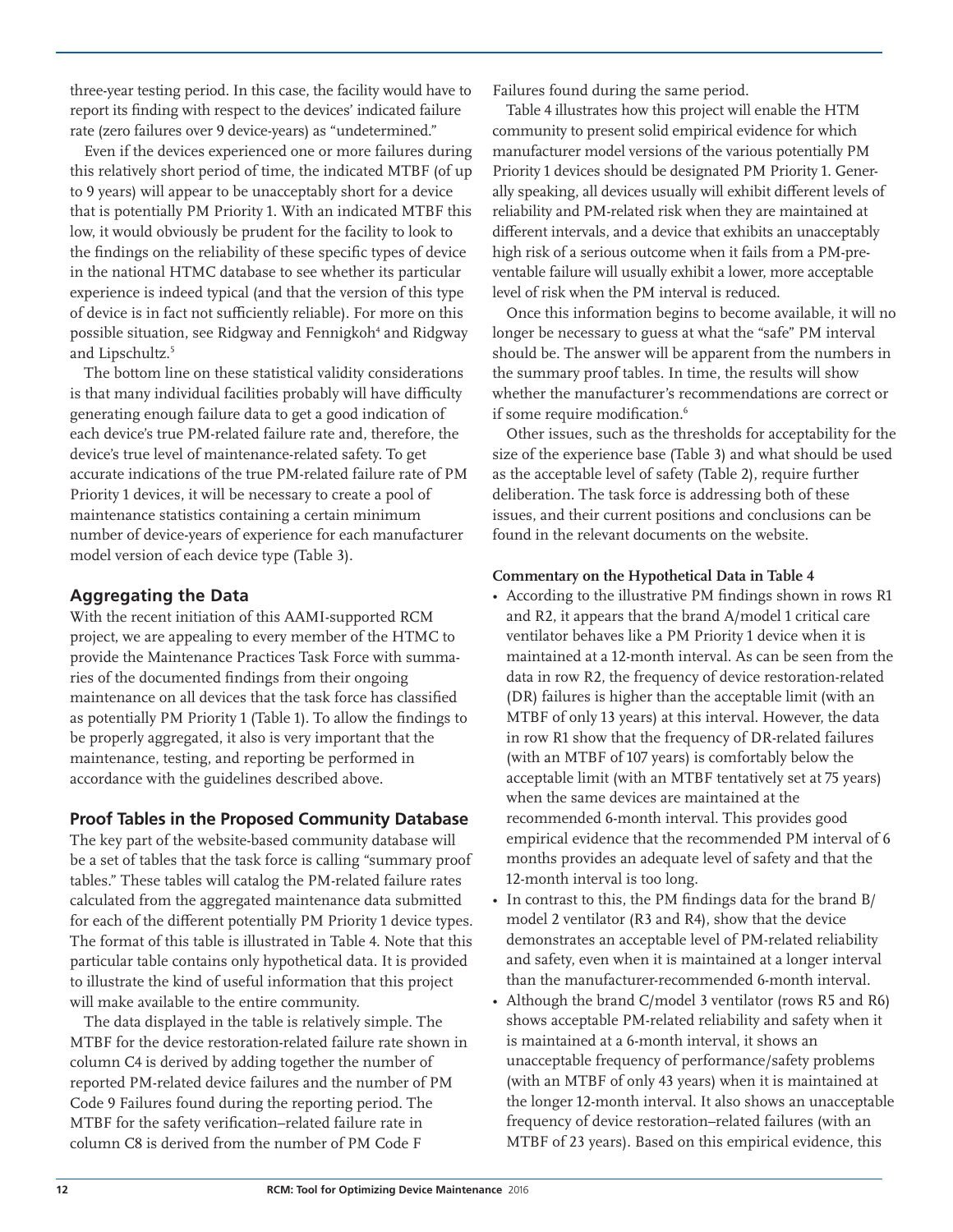particular model should be classified as a PM Priority 1 device if it is maintained at the 12-month interval.

• A different and more concerning pattern is seen with the PM findings data for the brand D/model 4 ventilator (rows R7 and R8). The data demonstrate unacceptable levels of PM-related reliability and safety at both maintenance intervals, apparently related to the poor reliability of the device's nondurable parts. As a result, this particular model should be classified as a PM Priority 1 device when maintained at either interval and consideration should be given to using a shorter (maybe 3-month) PM interval.

In Table 5.3HE on the website, clicking on the "active" link in the first field of the table (row R1, column C1) takes users to a detailed proof table (for a brand A/model 1 critical care ventilator, maintained at a 6-month interval), which shows all of the separate (again hypothetical) batches of data that are aggregated into the summary data shown in each row of the illustrative summary proof table.

#### **Periodic Review of the Findings**

The project plan calls for the members of the task force to regularly review the aggregated findings as they are posted on the website and to provide their collective informed judgments on 1) the adequacy of the sample size and experience base for each manufacturer model version at each maintenance interval, and 2) whether the indicated levels of PM-related safety are acceptable and truly representative.

## **Recommendations for Optimizing Periodic Maintenance of Medical Devices**

**For all PM Priority 1 devices that require periodic restoration.** These are potentially hazardous devices with outcomes that could cause a serious, life-threatening patient injury and that have relatively high PM-related failure rates. For these devices, it would be prudent (even in the absence of any regulatory mandates) to follow, at least initially, the manufacturer's recommended PM interval. It is impossible to judge how conservative the manufacturers' recommendations for the device restoration intervals might be for each device. It is also unlikely that there will be any consistency in any included "safety factors" from device to device and from manufacturer to manufacturer. It remains to be seen how the aggregated findings from actual testing will compare with the recommendations. If the device is also found to have hidden failures with serious, life-threatening outcomes that real-world testing reveals to have failure rates with MTBF values less than the thresholds of acceptability (50 years for serious injuries [LOS 2] and 75 years for lifethreatening injuries [LOS 3]), then it would be prudent (even in the absence of any regulatory mandates) to perform the safety testing at the manufacturer-recommended interval.

| <b>Rating</b> | <b>Amount of data</b><br>(device-years) |
|---------------|-----------------------------------------|
| Inadequate    | 50>                                     |
| Good          | $50 - 200$                              |
| Very good     | $200 - 500$                             |
| Substantial   | >500                                    |

**Table 3.** Tentative characterizations of different amounts of data in the experience base

## **For all PM Priority 1 devices that do not require periodic**

**restoration.** These also are potentially hazardous devices with outcomes that could cause a serious, life-threatening injury and that have relatively high PM-related failure rates. For these kinds of devices, for which the only "maintenance" that the manufacturer recommends is periodic safety testing, it would be prudent (even in the absence of any regulatory mandates) to perform the safety testing at intervals no longer than the manufacturer's recommendation. When testing for possible hidden failures with high-severity outcomes, there is no optimum interval—shorter is always better. However, it has been shown elsewhere<sup>1</sup> that for safety verification–related failures with MTBFs greater than about 50 years, the increase in the time that the patient would be exposed to potentially hazardous hidden failure(s) if the testing interval were increased from 6 months to as long as 5 years is very small.

#### **For all PM Priority 2–5 devices that require periodic**

**restoration.** For these lower-risk devices, the logical rule here (in the absence of any regulatory mandates) is to explore extending the interval until there is evidence that it has become too long because the device is breaking down for lack of timely restoration. At this point, if there is a desire to eliminate the failure caused by the lack of device restoration, the interval should be moved back to the last interval where the device is no longer breaking down for lack of attention. For all practical purposes, there is no disadvantage in testing for hidden failures at the same interval as used for the device restoration tasks.

**For all PM Priority 2–5 devices that do not require periodic restoration.** For these lower-risk devices where the only "maintenance" that the manufacturer may recommend is periodic safety testing, and the PM-related failures have been found to occur relatively infrequently (with MTBFs greater than the respective thresholds of acceptability [75 years for LOS 3 devices, 50 years for LOS 2 devices, and 25 years for LOS 1 devices]), then in the absence of any regulatory mandates, there is no logical justification for performing anything more than occasional safety testing to confirm the previously established level of PM-related reliability.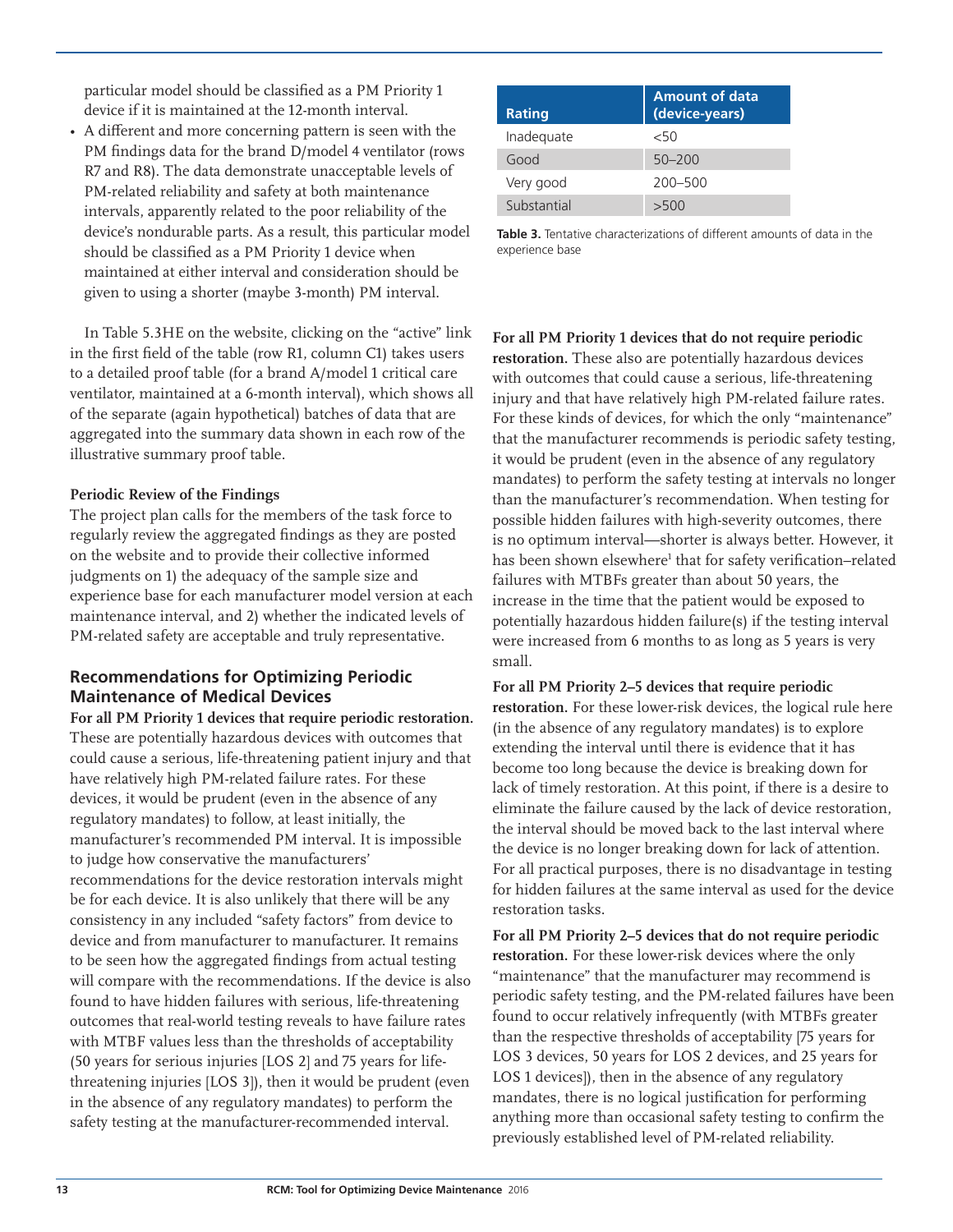| $\overline{c}$ | PM priority<br>level (see<br>Table 2)                                           | PM Priority<br>3                                              | PM Priority<br>2                                           | PM Priority<br>3                                              | PM Priority<br>$2*$                                                 | PM Priority<br>$\infty$                                       | Priority 1*<br><b>Nd</b>                                                         | PM Priority<br>3                                              | PM Priority<br>3                                                |
|----------------|---------------------------------------------------------------------------------|---------------------------------------------------------------|------------------------------------------------------------|---------------------------------------------------------------|---------------------------------------------------------------------|---------------------------------------------------------------|----------------------------------------------------------------------------------|---------------------------------------------------------------|-----------------------------------------------------------------|
| $\frac{1}{2}$  | acceptable? (see<br>reliability/safety<br>SV-related<br>Is level of<br>Table 2) | Yes, >150 years<br>= acceptable<br>- very good<br>reliability | good reliability<br>Yes, 75-150<br>acceptable<br>$years =$ | Yes, >150 years<br>= acceptable<br>- very good<br>reliability | good reliability<br>Yes, 75-150<br>acceptable -<br>$y$ ears $=$     | Yes, >150 years<br>= acceptable<br>- very good<br>reliability | Ш<br>unacceptable -<br>No, <75 years<br>poor reliability                         | Yes, >150 years<br>= acceptable<br>- very good<br>reliability | Yes, $>150$ years<br>= acceptable<br>- very good<br>reliability |
| ී              | severity of<br>SV-related<br>Level of<br>modes<br>failure                       | threatening)<br>LOS 3 (life                                   | threatening)<br>LOS 3 (life                                | threatening)<br>LOS 3 (life                                   | threatening)<br>LOS <sub>3</sub> (life                              | threatening)<br>LOS <sub>3</sub> (life                        | threatening)<br>LOS 3 (life                                                      | threatening)<br>LOS 3 (life                                   | threatening)<br>LOS 3 (life                                     |
| ဗိ             | SV-related<br>MTBF for<br>reliability                                           | 249 years                                                     | 80 years                                                   | 200 years                                                     | 80 years                                                            | 270 years                                                     | 43 years                                                                         | 200 years                                                     | 160 years                                                       |
| $\overline{C}$ | level (see<br>Table 2)<br>priority<br>M                                         | Priority<br>M<br>$\tilde{c}^*$                                | Priority<br>M<br>$\ddot{\tau}$                             | Priority<br>2*<br>$\geq$                                      | Priority<br>2*<br>$\geq$                                            | Priority<br>2*<br>$\geq$                                      | Priority<br><b>Md</b><br>$\ddot{\tau}$                                           | Priority<br>Μd<br>$\ddot{\phantom{1}}$                        | Priority<br><b>Md</b><br>$\ddot{\phantom{1}}$                   |
| ප              | reliability/safety<br>acceptable?<br>(see Table 2)<br>DR-related<br>Is level of | good reliability<br>Yes, 75-150<br>acceptable -<br>$years =$  | No, $<$ 75 years =<br>unacceptable to<br>poor reliability  | good reliability<br>Yes, 75-150<br>acceptable<br>$years =$    | good reliability<br>Yes, 75-150<br>acceptable -<br>$\text{years} =$ | good reliability<br>Yes, 75-150<br>acceptable -<br>$year =$   | Ш<br>No, <75 years<br>poor reliability<br>unacceptable                           | Ш<br>unacceptable -<br>No, <75 years<br>poor reliability      | No, $<$ 75 years $=$<br>poor reliability<br>unacceptable        |
| უ              | Level of severity<br>failure modes<br>of DR-related                             | threatening)<br>LOS 3 (life                                   | threatening)<br>LOS 3 (life                                | threatening)<br>LOS 3 (life                                   | threatening)<br>LOS <sub>3</sub> (life                              | threatening)<br>LOS <sub>3</sub> (life                        | threatening)<br>LOS <sub>3</sub> (life                                           | threatening)<br>LOS <sub>3</sub> (life                        | threatening)<br>LOS 3 (life                                     |
| $\mathfrak{A}$ | reliability<br>related<br>for DR-<br><b>MTBF</b>                                | years<br>107                                                  | vears<br>13                                                | years<br>100                                                  | vears<br>80 y                                                       | /ears<br>60y                                                  | years<br>23 <sub>Y</sub>                                                         | /ears<br>40y                                                  | 53 years                                                        |
| $\mathfrak{O}$ | experience base<br>(see Table 3)<br>acceptable?<br>Is size of                   | device-years =<br>substantial<br>Yes, $>500$                  | $device-years =$<br>Yes, 50-200<br>good                    | $device-vears =$<br>substantial<br>Yes, $>500$                | device-years =<br>Yes, 50-200<br>good                               | device-years =<br>substantial<br>Yes, $>500$                  | $device-years =$<br>Yes, 200-500<br>very good                                    | $device-years =$<br>Yes, 200-500<br>very good                 | $device-year$<br>Yes, 50-200<br>good                            |
| <b>D</b>       | base (no of<br>Experience<br>device-<br>years)                                  | device-<br>1,492<br>years                                     | 80 device-<br>years                                        | 600 device-<br>years                                          | 160 device-<br>years                                                | 810 device-<br>years                                          | 300 device-<br>years                                                             | 400 device-<br>years                                          | 160 device-<br>years                                            |
| $\sigma$       | Critical care<br>interval (in<br>ventilator<br>type/PM<br>months)               | C.VEN/BA-<br>6 months:<br>model 1,<br>Brand A/<br>M1/06       | 12 months:<br>C.VEN/BA-<br>model 1,<br>Brand A/<br>M1/12   | C.VEN/BB-<br>6 months:<br>model 2,<br>Brand B/<br>M2/06       | 12 months:<br>C.VEN/BB-<br>model 2,<br>Brand B/<br>M2/12            | C.VEN/BC-<br>6 months:<br>Brand C/<br>model 3,<br>M3/06       | 12 months:<br><b>C.VEN/BC</b><br>Brand <sub>C</sub> /<br>model 3<br><b>M3/12</b> | 6 months:<br>C.VEN/BD<br>model 4,<br>Brand D/<br>M4/06        | 12 months:<br><b>C.VEN/BD</b><br>Brand D/<br>model 4,<br>M4/12  |
|                |                                                                                 | $\approx$                                                     | R <sub>2</sub>                                             | R <sub>3</sub>                                                | R4                                                                  | БS                                                            | R6                                                                               | R7                                                            | R8                                                              |
|                |                                                                                 |                                                               |                                                            |                                                               |                                                                     |                                                               |                                                                                  |                                                               |                                                                 |
| 14             |                                                                                 |                                                               |                                                            | RCM: Tool for Optimizing Device Maintenance 2016              |                                                                     |                                                               |                                                                                  |                                                               |                                                                 |